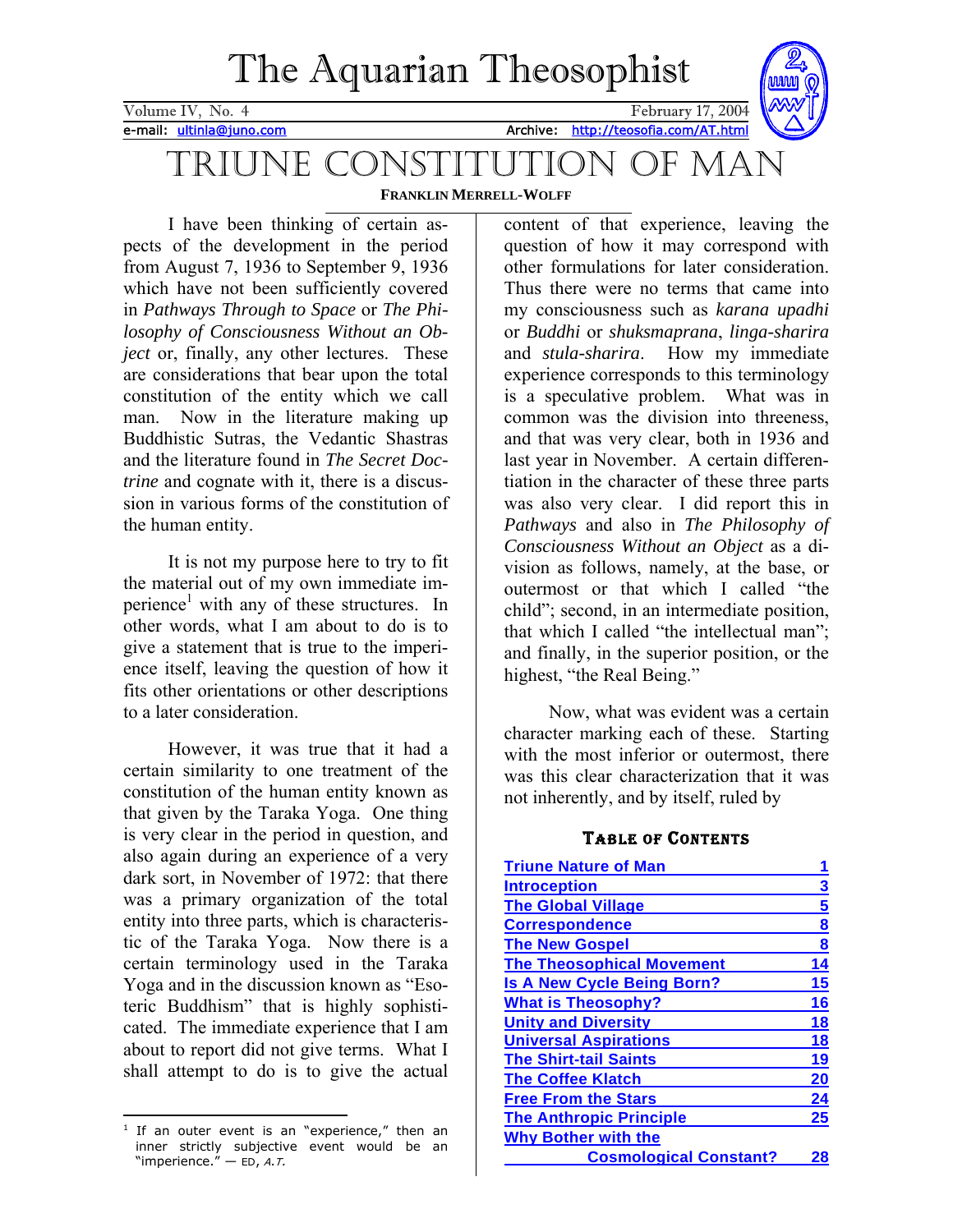judgment or moral decision. It was ruled by impulse; it felt cravings and repulsions; it had, by itself, no sense of moral obligation. In the discipline to which I submitted myself, even beginning in the teenage years, there was evidence of a certain conflict between this part of the entity and that part which I named the "intellectual man." There were tendencies and evaluations that belong to the intellectual man which came into conflict with the impulses of the child, or the outermost being. I imposed a discipline in those days long before I knew anything about the subject of Yoga. It was a decision to follow the evaluations and interests of the intellectual man whenever they came in conflict with the impulses of the child. The discipline imposed was relatively severe; in fact, by 1910 it proved to have been severe enough to cause a certain reaction that I recognized as a revolt, and I had the sense to ease up on the discipline and to modify it. Ultimately, when there was a persistent tendency on the part of the child to go against the tendencies of the intellectual man, I finally had a face to face confrontation in which I laid down the law. Identifying myself at that point with the intellectual man, I said to this child, which we may call the vital physical being, "Obey me or die!" and I meant it. I felt this child surrendering to me. Having surrendered, then I relaxed discipline, opened up the door and permitted lines of interest that would fit its needs so long as it would conform to the directions of the intellectual man. What we have here is a granting of indulgences to the child by the intellectual man, so selected as not to violate the fundamental evaluations and codes of the intellectual man. They were definitely admitted indulgences, and among other things, one of those indulgences was taking up smoking tobacco, deliberately done as a means to satisfy the impulses of this inferior nature. In other words, it was a sort of reducing a very severe discipline to a point where it becomes tolerable for the lesser nature.

Now there is a certain correspondence with the forms of cognition that appear right here. We can identify the child or the vital physical entity with the sensuous component in cognition. It is the bearer of the senses, and it is through the senses that this vital physical has aroused in it cravings for certain sensuous values and repulsions with respect to other sensuous values. It would seem that this part operates very much as it is true of the animal, that it is amoral, or perhaps even more strictly, inframoral, that it is by itself quite irresponsible.

In contrast, I was then very conscious of the values which belong to what I have called the intellectual man, and as the door to development was held completely open in this direction while being closed in the direction of the vital physical, the energetic component (that which Dr. Carl Jung calls the libido) found its door to expression in the intellectual field. It is my personal belief that this enhanced the intellectual development that followed afterward and led to a greater advance in it than otherwise would have been the case, because the lesser doors were largely closed.

There came a time when I faced a confrontation with an imposed principle, that in the psychology of Dr. Jung which is called "Mephisto." Twice during sleep I had confrontation with this aspect. I did not in either case interpret this confrontation as authentically external, but as a confrontation within myself. In the very first instance, I once fell asleep while thinking about driving an automobile up a very difficult road, one that was very narrow and winding, and essentially dangerous. I was thinking of this in a series of concepts, ideas, and fell asleep while doing so. The process continued in something like a dream, where instead of being a series of ideas it was a series of actions corresponding to those ideas. I seemed in the dream to be driving an automobile carefully up this road when there appeared high up on the road a car designed like a modern rac-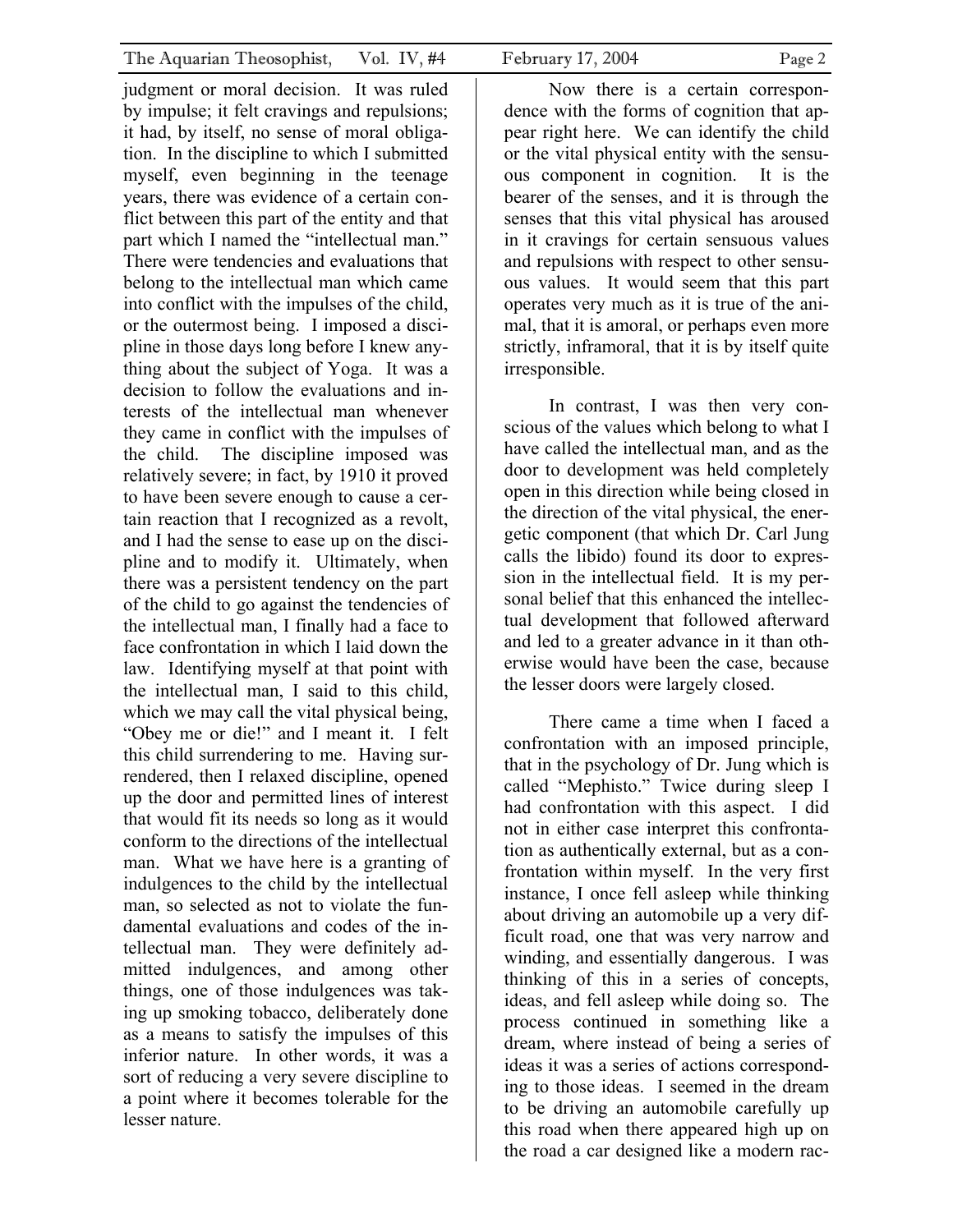<span id="page-2-0"></span>ing car with very clean, smooth lines designed to reduce friction of air, and driven by Mephisto himself. He drove with consummate skill at race track speeds down that road. He seemed to be in utterly complete command of every turn, every move. In his own person, not a hair was out of place; there was a complete intolerance of any inefficiency whatsoever. He was completely slick and able. Ultimately the two cars ran into each other and I woke up.

Some years later, again during sleep, there was a confrontation with this same Mephisto, polished, trim, neat and utterly efficient. The scene in this case seemed to be that of a theater. I was in my own proper person apparently identical with, or fused with, an entity higher than that of Mephisto, sitting in a theater box over an aisle. On the stage there was a bed, and in it lay a young woman supposedly in danger of exhaustion, or even of annihilation. Then M came onto the stage and engaged in a most incredible dance. The movement was perfect rhythm, steps beyond human possibility, even moving in the third dimension far beyond the capacities of a merely ordinary human being. As the dance grew in intensity, the feminine entity rose out of the bed and began to dance with him The dance became more and more furious. Finally they left the stage and came down the aisles of the theater (I do not know whether there was anyone else in that theater) and in passing down the aisles moved under the box where this entity that seemed to be of a higher spiritual order sat. I was in some sense fused with that consciousness, but not identical with it. At a certain time it seemed as though the dance was something to take over, and even assimilate the feminine entity by Mephisto. When it reached the point where the struggle on the part of the feminine entity was reaching failure, the figure in the box, who may be called the Wise One (Although I did not see him, I had the sense that he was bearded, and I had the feeling of the inner state of consciousness of a great calmness and assurance.), intervened and threw at Mephisto a rapid succession of the qualities of love and hate. The impression was that Mephisto could not be overcome either by love or hate alone, but that by the rapid alternation of the two he could be. In point of fact he became flustered and angry, and then threw a force at the one sitting in the box. It came, apparently, as a bunch of bullets, which the one in the box caught in his mouth and hurled back. With that I woke up with the sense that the Higher Power had won in the conflict. I have since interpreted this as a confrontation with the asuric temptation. The edge of victory over the asuric factor was very narrow, only a little edge of skill superior to that of Mephisto. That remained as a rather exalting experience for several days afterwards throughout the waking period, and I think it was a significant step in the whole process of the development.

Continued next issue



In the end, the conceptual process leads beyond itself, but, in the case of introception, the goal is a spiritual Realization, not merely more experience. After the attainment and anchorage in the spiritual Realization, the conceptual order may serve a new office, with bearings upon the field of experience. In this case, however, the relationship is hierarchical, with conception serving as the lawgiver with respect to experience and the perceptual order generally. Even so, for an individual consciousness that does not know the latter directly, conceptual knowledge is only a surrogate for the introceptive content.

….that there exists a psychological function that is not generally isolated so that it is commonly known, it is quite natural to question whether any means exists to render this function consciously active. This is an enormously important issue, but I shall not here consider it more than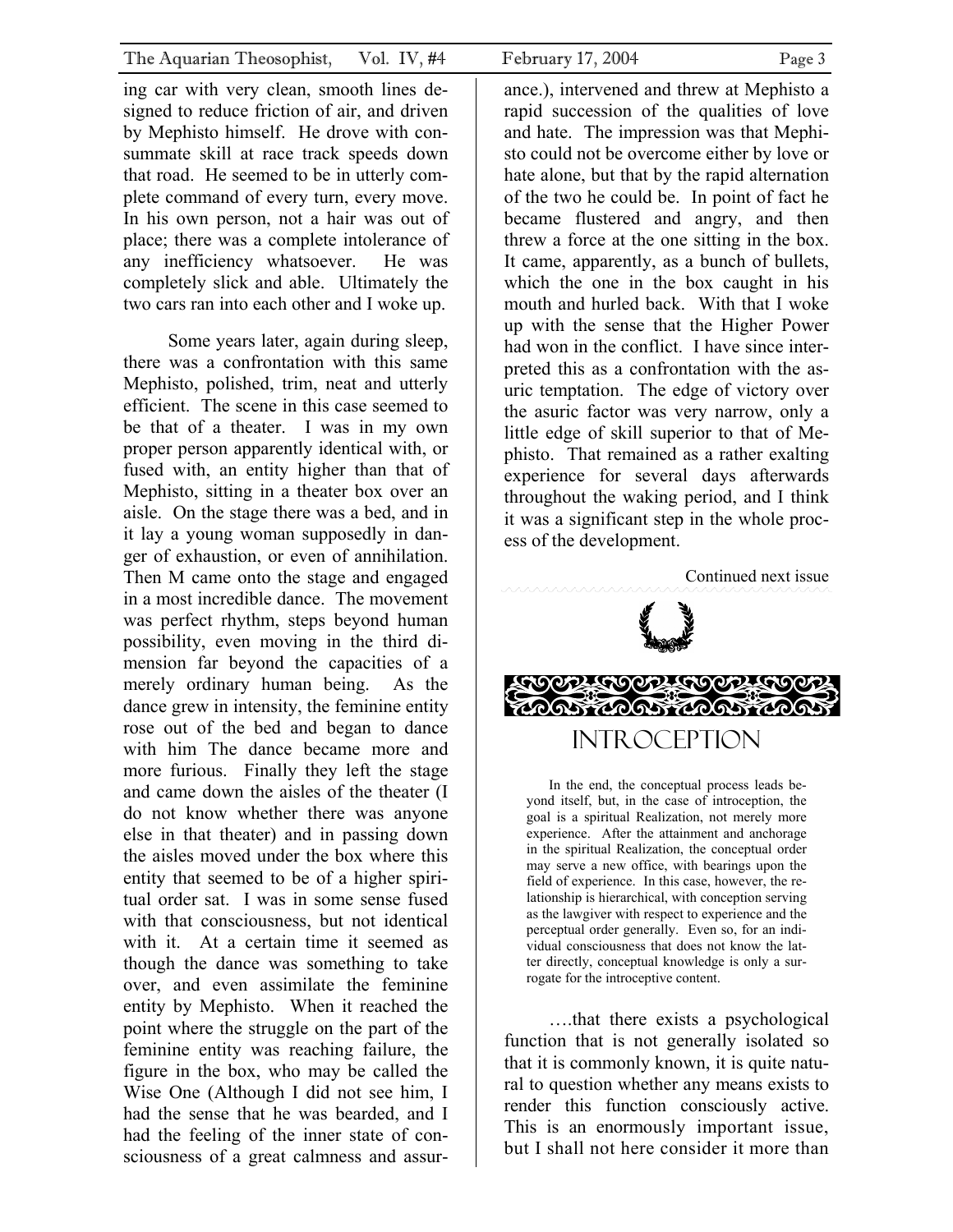briefly. The present concern focuses primarily on the office of introception, and the significance of the content that this function makes available. The problem concerning the method by which the function of introception may be aroused into conscious activity is one of great difficulty and has vast ramifications. There is indeed quite an extensive Oriental literature on the subject, but much of it is so largely adapted to the peculiarities of a psychical development foreign to the Occidental organization that it is practically useless for the Western student. Nonetheless, even a casual perusal of these sources will convince one that the Oriental sages have given the problem very serious and profound consideration. There can be no doubt that Oriental students of the subject were as thoroughly convinced of the value of the investigation as we are of our science. There is unmistakable evidence that they attained positive results, and that they valued such results above all other achievements. The typical Western supercilious attitude toward the Oriental will not survive a serious examination of Eastern wisdom. Oriental intelligence simply developed in a different direction from our own and achieved results there that are in no way inferior to our own. Where we have progressed in the physical control of matter, they have advanced most in the understanding and control of the psyche.

The problem of method, whereby the latent introceptive function may be aroused to conscious activity, is peculiarly difficult, since the solution proves to be one that can never be completely attained by method. Moreover, effective method is found to vary with individual temperament. The means that have proven effective for an individual of one temperament may fail completely for another with a radically different psychical organization. Recent work concerning the differences of psychological types sheds considerable illumination upon this aspect of the matter. Clearly, the subject requires extensive study.

Yet, even if we knew the last word that could be uttered about method, we would then control only one side of the problem. The other part of the arousing process is autonomous or spontaneous, and is thus something that no one can command by willed effort alone. To use a metaphor in the Eastern spirit, the individual, through the faithful employment of method, merely prepares a cup, which is filled when something other, and quite beyond his or her control, acts on its own initiative. Sometimes it so happens that an individual may have unconsciously prepared the cup and then received the benefit of a spontaneous filling as a matter of complete surprise. It would follow that the conscious employment of method is neither an absolute essential nor does it provide a positive assurance of success within a prescribed time. Even so, the consensus of oriental experience abundantly confirms the view that the application of appropriate method vastly increases the probability of success, so work in this direction is well justified.

When I was a university student, this problem came to my attention and ultimately came to occupy a central place there. I finally proved that the discovery and use of the appropriate method could eventuate in a successful outcome, though success was not attained until after more than twenty years. Yet, today, though I am aware of the office of method and the meaning of what it can achieve, I still find it impossible to define the crucial step. In the end, everything hung upon a subtle psychical adjustment that is truly inexpressible, since the very act of expression gives it a false appearance of an objective character that is not at all true to the real meaning. I found that the key consisted in attaining a moment within which there is a thoroughgoing detachment from the object and from the activistic attitude of ordinary consciousness. The simplicity of this statement hides a real stumbling block, for the degree and extent of detachment implies an uprooting of very deep-seated habits. There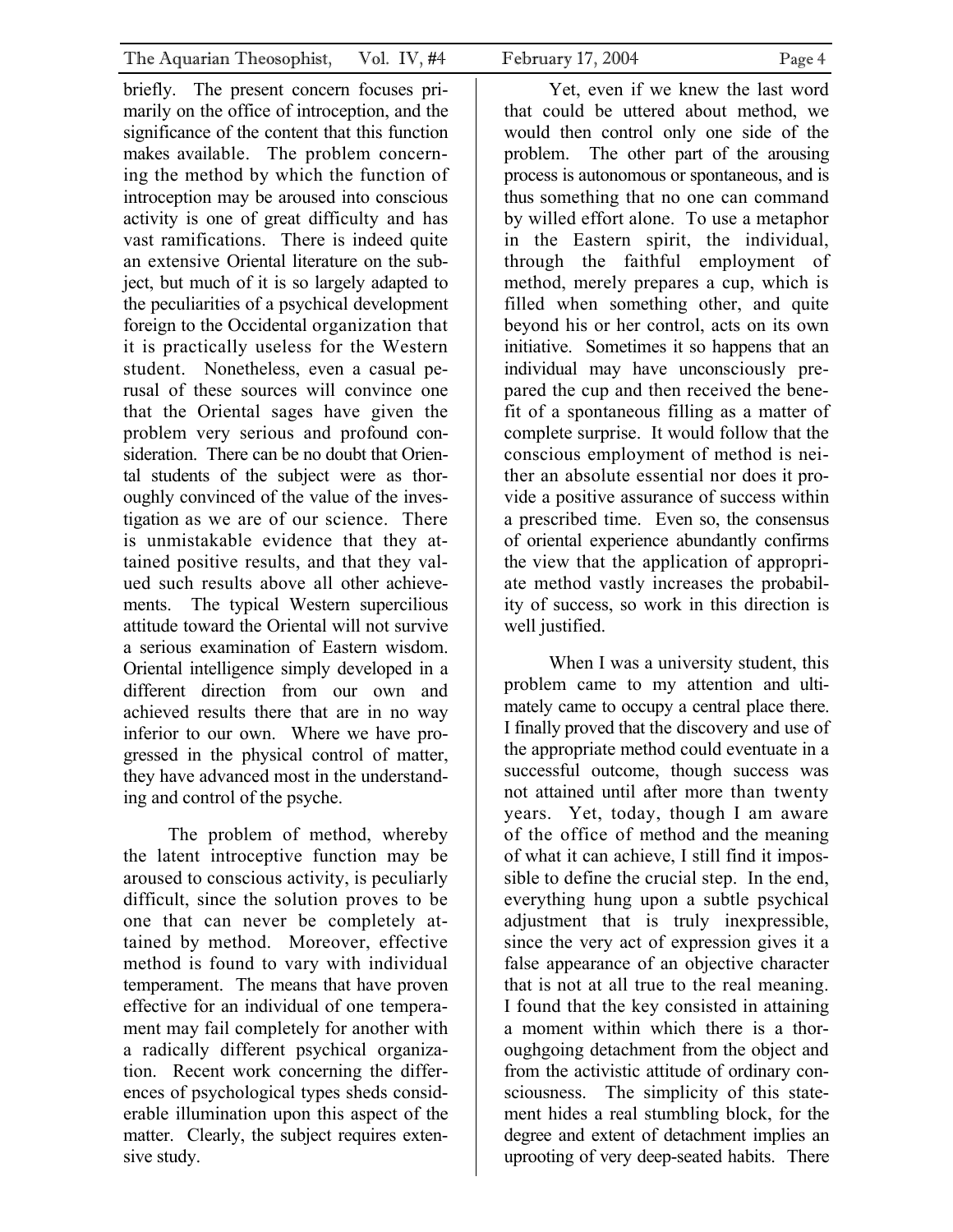<span id="page-4-0"></span>is a sense in which we may say that a thoroughgoing breaking of the dependence upon the object, as well as the activistic attitude, is like a conscious dying, which long established psychical habits tenaciously resist. It may take considerable work to attain the critical state.

Certain habits place the Western scholar at a peculiar disadvantage. We even have made a virtue of an attitude that operates as a fatal barrier, so long as it persists. This is the attitude of detaching intellectual understanding or apprehension from oneself. We study, think about and gather endless information about all sorts of subjects and pride ourselves in standing aloof from the content of what we study. For much material this is a justifiable and useful attitude, but it is not the way one attains a psychical transformation. One can raise a study to the status of an effective transforming agent only by giving oneself to it with the same completeness that is characteristic of the more intense religious natures.<sup>[1](#page-4-1)</sup> $(p. 148-50)$ 

"A secular kind of scholarship, no matter how extensively developed, will leave the scholar outside the sacred precincts, so long as the attitude remains secu-lar.<sup>[2](#page-4-2)</sup> It is just the subtle change implied in the difference between secular and sacred that makes all the difference in the world."<sup>[3](#page-4-3)</sup>

- <span id="page-4-2"></span> $2$  In considering the sacred FMW held the view of Theosophy that "complete trance" is not a valid transcendental state, but distinctly mediumistic — that neither ecstacy nor Samadhi are blackout trances but just the opposite.
- <span id="page-4-3"></span><sup>3</sup> Amen! bro Amen! But why leave out the "Nidana"? There are Those who aid the struggling pilgrim in awakening to his heart. We are

New Places for Spanish Study

EAST LOS ANGELES Martes: 6:30 p.m. a 8:00 p.m. 6641 Easton Street, Este de Los Angeles, Ca. 90022 Entre Wittier Blvd. y Olympic cerca de, Garfield Ave. Tel. (323) 264 4065 Llamar entre, 4:00 p.m. y 6:00 p.m.

LONG BEACH Segundo y Ultimo Sábado del Mes; 5:30 p.m. a 7:00 p.m. 3127 South Street, Suite E, entre Downey y Paramount Blvd.

"LIBRERÍA Y DISCOTECA LATINA" Sábados, De: 7:00pm a 9:00pm 6316 Pacific Blvd. Huntington Park, Ca. 90255 (Entre Gage y Clarendon) Tel. 323 581 4248 Estacionamiento Gratis detrás de la Librería

"ESTUDIOS Y PARTICIPACIÓN GRATUITOS



*United Lodge of Theosophist 3766 El Cajon Blvd San Diego, Ca 92105*  (619)283-0142 E-Mail: jim2sal@aol.com

Sundays 10:45-12Noon

- The True Christmas Dec. 21, 2003
- Creation vs. Evolution, or--? Jan 25, 2004
- The Right to Die Feb 29, 2004

Theosophical Book Center Wednesdays—11a.m.-1p.m.

- % Hands On Art Demonstration Dec. 15, 2003 (11am<br>Past Life Regression Jan 4, 2004
- Past Life Regression
- Near Death Experiences Feb 11, 2004
- Organic Gardening and Composting March 17, 2004

not nearly as alone as he implies. I think FMW knew this but had no intention of writing about it in a publication. Gratitude somehow has to get into the picture. A transcendental love-affair requires, in my opinion, a heavy sense of gratitude to all of life — "the light of everlasting right and fitness of all things."

<span id="page-4-1"></span>love *without an Object!* This why eastern books <sup>1</sup> Instead of a "more intense religious nature," I would see it as the process of falling-in-love, but so often talk about celibacy  $-$  but real celibacy is a **side-effect** of a transcendental love affair. That some of the highly religious natures may have done just that, we can readily admit, but why not allow it of all humans? Falling-in-love in a transcendental way is incredibly difficult and its sacredness totally eclipses its lower analogue on the earthly plane.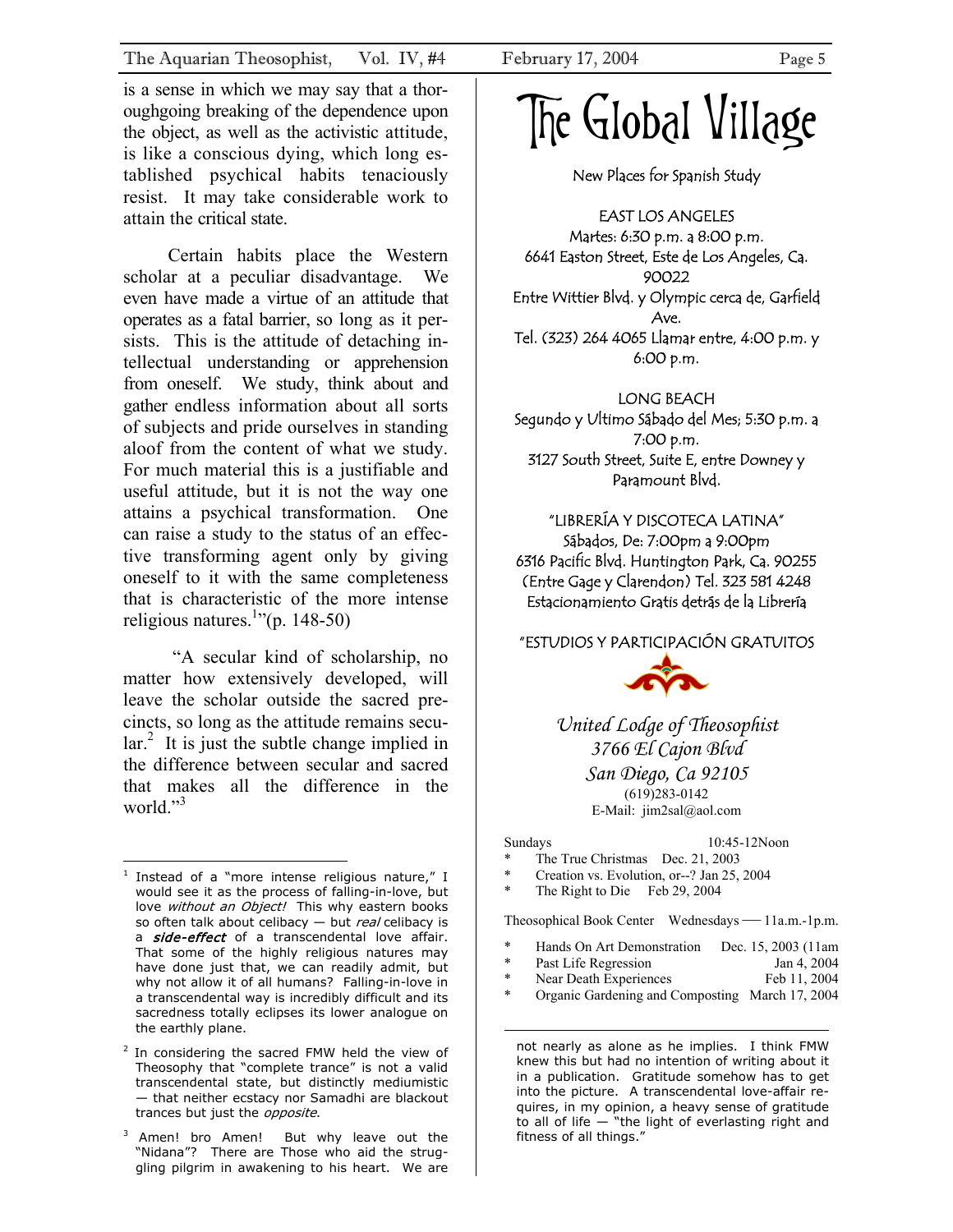Regular Meetings: Sundays: 10:45 a.m. to Noon Karma and Reincarnation Wednesdays: 12 Noon to 1p.m. Psychotherapy of *BhagavadGita*

Fridays: 7p.m. to 8:30 p.m. Basic Theosophy

# Sarasota, Florida Theosophy Group

Meets Weekly on: WEDNESDAYS:  $-7-8.15$  P.M. SUNDAYS  $-11$  AM  $-12:30$  PM

We are a very friendly group of students with various religious and philosophical backgrounds. Our goals are to discuss and understand the universal truths of Theosophy.

On Wed. nights we are studying, *The Ocean of Theosophy* by W.Q. Judge, and on Sunday mornings we're discussing *Isis Unveiled* by H.P. Blavatsky and *Light On The Path* by Mabel Collins.

Our address is: 2700 S. Tamiami Tr. Suite #14 (we're moving to Suite #11 in October), Sarasota, Florida, and our phone number is: 941-312-9494.

Please feel free to call Bob Waxman if you need any additional information.

#### **United Lodge of Theosophists 1917 Walnut Street Philadelphia, PA 19103**  All welcome No collections



# Schedule 2003-2004

 Interactive study classes  $11:00a.m. - 12:30 p.m.,$ 



Secret Doctrine

Every other Sunday Sep. 28 Feb. 1, 15, 29

| Oct. 12, 26 | Mar. 14, 28 |
|-------------|-------------|
| Nov. 9, 23* | Apr. 11, 25 |
| Dec. 7, 21  | May 9,* 23  |
| Jan. 4,* 18 | June 6, 20  |
|             |             |

Located at:

 TRS Professional Suites, 11th floor 44 East 32nd Street (between Park & Madison) New York, N.Y. Near subway and bus lines.

### Contacts:

[Amedeo@optonline.net](mailto:Amedeo@optonline.net) [Tmwriters@mindspring.com](mailto:Tmwriters@mindspring.com) [David@grossmanphotos.com](mailto:David@grossmanphotos.com) **Http://***www.geocities.com/theosophycircle/*  Phone: David – (718) 438 – 5021 Amedeo- (973) 697-5938 Classes are free and open to all

United Lodge of Theosophists Robert Crosbie House 62 Queens Gardens London W23AH, England **Tel +(44) 20 7723 0688 Fax +(44) 20 7262 8639 Contact us: [ult@ultlon.freeserve.co.uk](mailto:ult@ultlon.freeserve.co.uk)** SUNDAYS 8.00 - 9.00 p.m. **ULT London UK**  PROGRAMME T. B. A.

### Introductory Class

One Thursday a month  $7 - 8^{30}$  pm A monthly class that introduces the fundamental ideas of man's consti-tution, his relation to the cosmos and universal laws such as karma and reincarnation. Mar  $6^{th}$ 

### Study Group *Wednesdays* 7 - 8 pm



This group studies the Theosophical concepts and their ramifications, including references from the Secret Doctrine and the great world religions.

It's an opportunity for enquiring discussion and the search for the meanings within these traditions.

### Talks and informal meetings

### Sundays 7 - 8 pm

Talks, followed by questions, or informal meetings where articles are read and discussed.

#### **Practical information**

By Bus: 7, 15, 23, 27, 36. By Underground: Paddington or Lancaster Gate. Visitors are welcome and may use the reference library, please call or e-mail to arrange.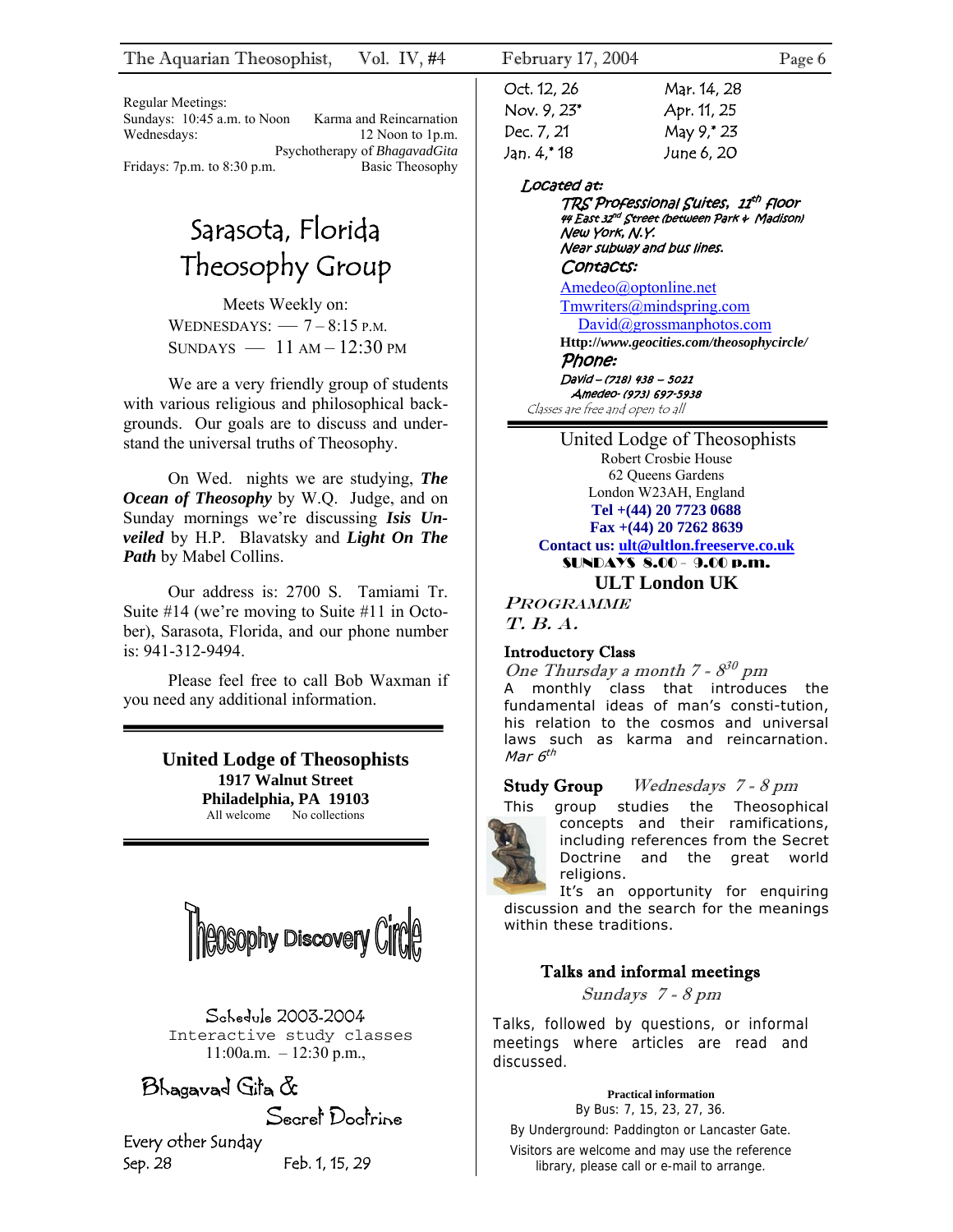Meetings are free, can be joined at any time and it is not necessary to register for attendance.

### United Lodge of Theosophists **Theosophy Hall 77 W. Encanto Blvd. Phoenix, Arizona 85003**

**Telephone (602) 290-0563** Email: [phxultlodge@hotmail.com](mailto:phxultlodge@hotmail.com) Web: http://www.phx-ult-lodge.org/

#### **Study Classes Sunday Evenings 7:30 — 8:30 pm**

**THE SECRET DOCTRINE by H. P. Blavatsky**

**Saint George, Utah Theosophy Class Currently Studying**  *The Ocean of Theosophy* **by Wm. Q. Judge Meets every Thursday from 7 to 8 p.m. At the St. George Branch Of the Washington County Library Contacts: Tommie & Don Zook, 1-435-668-6221 or 1-435-627-0912 All are welcome No fees, dues, or Collections**

#### **THEOSOPHY HALL**

347 East 72 Street New York, NY 10021 (212) 535-2230 E-mail: [otownley@excite.com](mailto:otownley@excite.com)

All meetings are free. No collections, fees or dues.

#### Discussion - Multi-Media Monday Night

#### 7:30-9:00pm

Investigation of the unexplained laws of Nature, and the psychical powers latent in man.

Free Study Materials Provided

- Meditation & Raja Yoga
- Dreams and the Dreamer
- Karma and Reincarnation
- Places After Death
- Spiritual and Psychic Realms
- A Relationship with God
- Science and Psi Phenomena THEOSOPHY HALL
	- 347 East 72 Street, NY NY 10021 Doors Open at 6:45PM Phone: (212) 535-2230 Refreshments Served

Current topics: Contrasting ancient theosophical teachings with the standard scientific view of the world, and current psi phenomena. Including distance viewing, crop circles, remembering past lives, etc.

Texts include "The Secret Doctrine", "Isis Unveiled" and other original Theosophical sources.

\_\_\_\_\_\_\_\_\_\_\_\_\_\_\_\_\_\_\_\_\_

#### "The Bhagavad-Gita" Wed. Night — 7:30-8:45

Free Study Materials Provided

The ancient psychology of the East and its application in this "era of Western Occultism."

SPANISH STUDY CLASS "Ecos del Oriente", by Wm.Q. Judge Meets the first two Wednesdays of the month THEOSOPHY HALL 347 East 72 Street, NY, NY 10021 Doors Open at 6:45PM Phone: (212) 535-2230

#### **THE United Lodge of Theosophists**

"Maitri Bhavan" 4, Sir Krishna Rao Road, Near Lalbagh West Gate, — Basavanagudi, Bangalore-560 004.

### **THEOSOPHY**

### *Secret Doctrine Classes*

Sunday 11am - 12:45 Theosophy Discovery Circle 44 E. 32<sup>nd</sup> St [between Park & Madison]

Monday 7:30 to 9 pm New York ULT 347 East 72<sup>nd</sup> Street Wednesday 2 to 4 pm

 Antwerp ULT, Belgium Wednesday 7:30 to 8:45 pm

 Los Angeles ULT Saturday 10 am to 12 noon — Theosophy Centre Long Beach — First Saturday of every month Wednesday — Bangalore ULT, India

**LOGIE UNIE DES THÉOSOPHES Loge Unie des Théosophes 11 bis, rue Kepler – 75116 Paris** 

**Conferences Mercredis, 19 h 30 – 20 h 45**  ı

*Loge Unie des Théosophes Douala Camaroon B.P. 11372 Douala Localisation Ndog - Bong Heures d'ouverture: mercedi 19h – 20 h 15*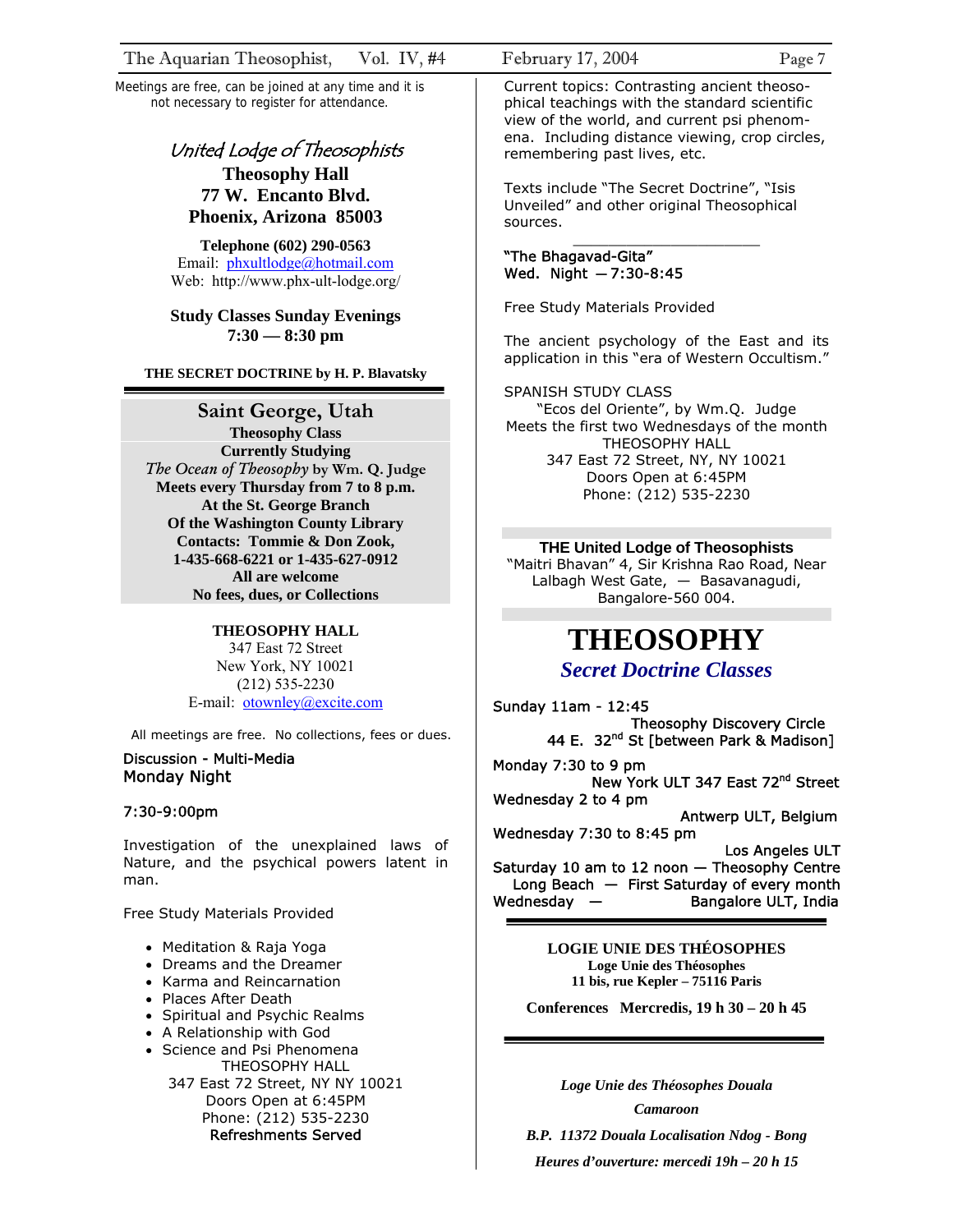<span id="page-7-0"></span>*Samedi 19h – 20 h 15*  **Toutes les activités de la Loge sont libres et gratuites Les reunions commencent et se terminent aux heures précises indiquées La Loge est maintenue en activité par des participations bénévoles Tel: 40-76-72** 

### **United Lodge of Theosophists 4865 Cordell Avenue, Suite 4 Bethesda, MD 20814 phone (301) 656-3566 web: www.ultdc.org**

**Meetings: Sundays 11 a.m. to 12 noon (Lectures followed by questions and answers, or group discussions.)** 

**============================================ Den TEOSOFISKA Ursprungliga Undervisningen UNITED LODGE OF THEOSOPHISTS, Malmölogen Kungsgatan 16 A, 211 49 Malmö, tel. 0709 26 22 12**

### **TEOSOFISKA FÖREDRAG Höstterminen 2003**

### **Start:**

|                            |              | den 5 november – Hur kan jag använda mina          |  |
|----------------------------|--------------|----------------------------------------------------|--|
|                            | drömmar?     |                                                    |  |
|                            |              | $den 12 november$ Teosofins ABC – Astralliuset (7) |  |
|                            |              | den 19 november Den tidlösa Visdomsreligionen      |  |
|                            |              | den 26 november De ockulta symbolerna: 2.          |  |
|                            | Swastikan    |                                                    |  |
|                            |              | den 3 december Magins grundsatser                  |  |
|                            |              | $den$ 10 december Teosofins ABC – De<br>verkliga   |  |
|                            | Mästarna (8) |                                                    |  |
|                            |              | den 17 december Den gnostiske Christos             |  |
| <b>Vinterterminen 2004</b> |              |                                                    |  |
| Start:                     |              |                                                    |  |
|                            |              | den 14 januari Zodiakens Toly Tecken               |  |

Stiftelsen Teosofiska Kompaniet United Lodge of Theosophists – Malmölogen Peter Bernin, Roslinsväg 6, 217 55 Malmö +46 (0)709 26 2212 hemsida: [www.t](http://www.teosofiskakompaniet.net/)eosofiskakompaniet.net

[email: redaktionen@teosofiskakompaniet.net](http://www.teosofiskakompaniet.net/)

# CORRESPONDENCE

[Extract from HPB's letter to W.H.Burr, 11-19-1877]

I deny that immortality is achieved by every man, woman or child. Immortality must be won, or as John says, "The

kingdom of heaven must be taken by violence." But a very small percentage of the human race becomes immortal, i.e. very few individuals become *gods.* "Know ye not ye are gods?" The rest are sooner or later *annihilated,* and their bodies and souls are disintegrated, and while the atoms of one return to the elements of physical nature, the more sublimated atoms of the other, when no longer cemented by the presence of their individual "spirits" which alone are immortal, as everything real becomes subjective — are violently torn loose from each other and return to the more sublimated elements of spiritual nature. …

Thus, as I do not believe what your Spiritualists teach, I am *not* a Spiritualist. But as I believe in the survival of the astral soul, and the immortality of the "spirit," I am not a nihilist, either. … Neither am I a Pantheist, pure and simple, for beyond visible nature, and within its immutable, eternal laws, I place a spiritual, purely subjective intellect, the unconscious *Deus ex Machina* of all, though neither its guide nor Ruler. …



# THE NEW GOSPEL

Theosophy does, in point of fact, preach a new gospel. There is in Theosophy a new rule of conduct, a new hope for humanity. .... This new thing is not a new code of morals,.... it is the gospel of individual; self-development.

Theosophy teaches that man is his own creator — absolutely his own creator. ... Theosophy says to every man: "Place your mark upon any peak of human progress — the loftiest — and if you will but climb, you shall surely reach the goal." It is no empty figure of speech the expression: "He aims too low who aims beneath the stars."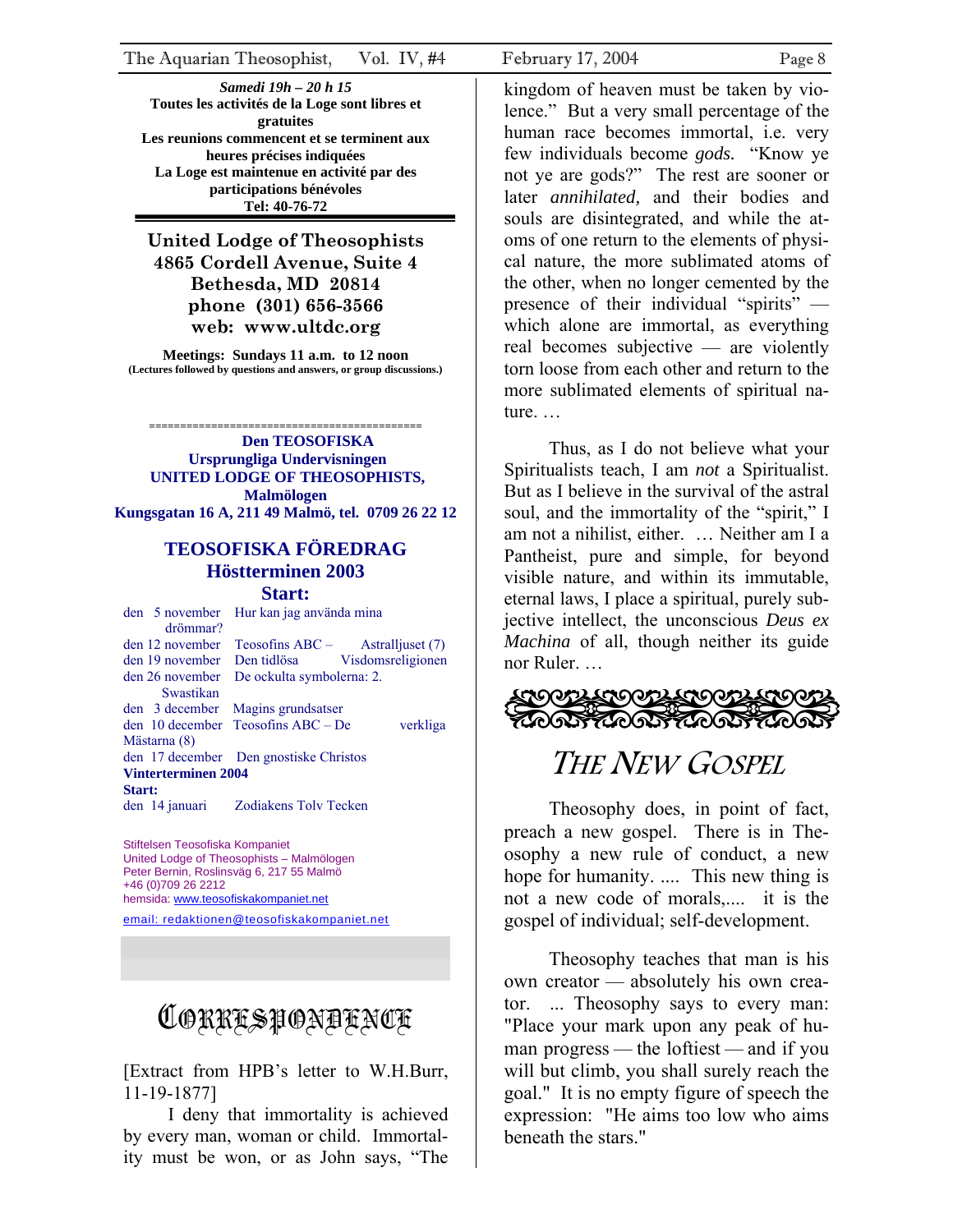It is in the peculiarity of this doctrine of self-development that Theosophy differs from all creeds. ... "Wisdom is the all essential thing; be virtuous, be good, because virtue and goodness assist you to become wise; but remember that no one ever becomes wise simply by being good." ...

This vast system of philosophy teaches that the mind functions through three distinct states. First there is the condition of the mind in which it is presided over and controlled by the emotions. As we desire, as we hope, as we love, as we hate, as we suffer, as we enjoy — these are the inspiration of our thoughts, the oarsmen.

The second and higher state is that in which the mind is not controlled by the emotions, but reasons always from cause to effect, from proposition to proof, from premises to conclusion. Such a mind approaches every subject of contemplation uncolored, uncontrolled, and unobscured by any emotion. With such a mind, the wish is never father to the thought, but the thought is always directed solely to the discovery of truth.

But, although a mind governed by reason is greater than a mind governed by emotion, it is yet far from being a perfect mind. It is still chained to the senses. It may reason ever so clearly from premises to conclusion; but suppose the blundering senses have given it a wrong premise upon which to base its reasoning? What will it do in case the senses do not give it any premises at all? Such a mind is still incomplete and need a further liberation found in its highest state.

In this highest state the mind is not only not obscured by the emotions nor made subject to the sense, but in addition it is not compelled to reason out conclusions. Theosophy, then, is to elevate the

mind from this first condition of emotional and sensational servitude in which nearly all of us are bound, to the third unobscured, untrammeled condition.

Although Theosophy insists that each man shall achieve his own salvation, it does not leave mankind in a trackless wilderness without a guide. It merely insists that each one shall walk over the road for himself.

It advances to broad doctrines which show the possibility and the practicability of this high degree of individual; development. The first of these is the doctrine of reincarnation; the second is the doctrine of the septenary constitution of man.

Theosophy teaches that mankind is composed not only of the physical — the matter which we can see and touch, but also of six other substances besides; that man is, in fact, a very complex being and contains latent within him powers of the most stupendous sort. The whole of theosophical literature and the whole of occultism is designed to assist in this self progress, however there is one in particular who strikes the keynote of selfdevelopment: Patanjali. His system is very simple; but, like all exalted and simple truth, immensely difficult to grasp.

Patanjali taught that by concentrating the mind upon a single thought, to the exclusion of all other thoughts, and by holding the mind upon that thought, you compelled these higher qualities of the mind — the occult, lofty, hidden qualities of the mind, to come to the rescue, so to speak, and illumine the understanding. He taught that when one acquired this faculty of mental concentration in perfection, it was only necessary to concentrate the mind upon any problem to comprehend it at once.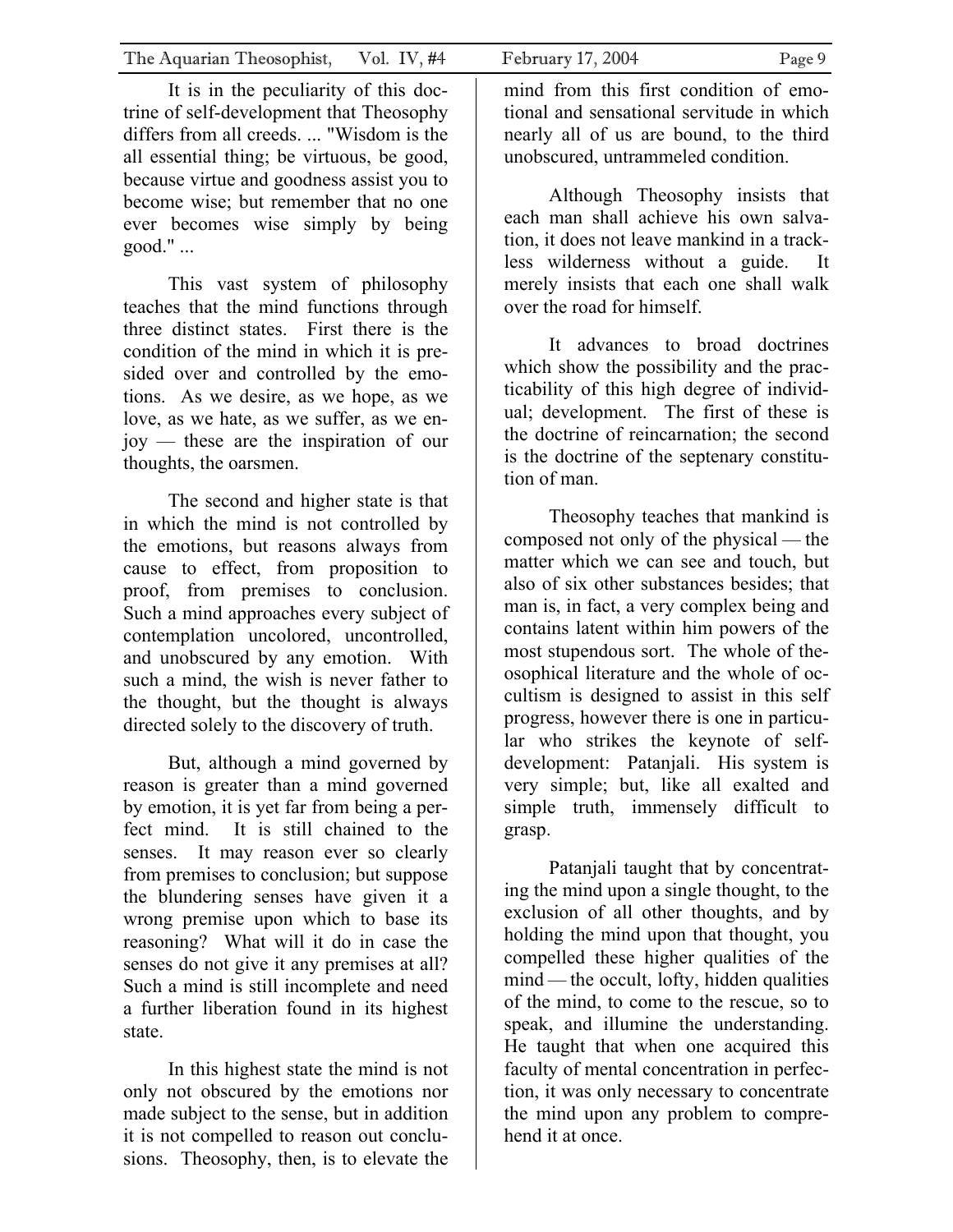To concentrate the mind upon a single thought to the total exclusion of all else seems simple, but is actually a mental operation of the most titanic proportions. Experiment and see. To understand this thing you must attempt to do it — the whole world blossoms inside the magic three-letter word: TRY. Energy to continue will gradually arise for him who perseveres. I will merely add that it is, by long odds, the most difficult of all the tasks to which the human mind can be put. But it will accomplish the desired result; it will elevate the mind to a state of tremendous power. It merely requires great deal of self discipline and a great deal of time in which that self discipline may be applied. The time is supplied by reincarnation.

What sort of discipline is required? It is a discipline calculated to develop to the full a certain peculiar power of the mind itself. The mind is the monarch of mankind, but will is the power behind the throne that is the monarch of the mind.

What is the will? Did you ever seek to analyze, to grasp, to dissect, to understand the human will? It is of the mind, and yet it is apart from the mind. It is obedient to the mind, and yet it is the master of the mind. The more I seek to understand the human will, the further it recedes from my comprehension. I only know that it exists and I know that it is capable of such a marvelous development as to set it up as master over all the world.

The peculiar great quality of the will which enable it to perform these wonders, is its steadfastness — its ability to hold the mind to one thing unmoved. Persistence is the greatest power in nature. You can fiddle down a bridge if you but fiddle long enough upon a single proper note. A constant dropping of water will wear away a stone. Nature and mankind alike yield obedience to the

unchanging mind. Mobility cannot resist immobility. It is in recognition of this truth that the maxim was coined: "Everything comes to him who waits."

The scheme of life, then, is self development. The time for this self development is given by repeated incarnations. This in turn is only rendered possible by an exalted development of the human will. How, then, shall the will be developed? Ah! This is the root of the whole problem. It is the question of questions. It is upon this rock that all the philosophers have split.

The Hindus, after Patanjali had passed away, adopted a negative sort of development. They said: "Since the emotions obscure the mind and prevent concentration, we will kill out the emotions." They did not rise to the sublime truth that the emotions were meant to be at once the trainers and the servants of the will, but they said; we will kill the motions that the mind may be unobscured. They adopted a system of living calculated to kill the emotions and they succeeded in killing — themselves. For, in all truth, what the Hindu system of Yoga practices has succeeded in killing is the will power — the quality of force; and the absence of this will power has caused the decay of the Hindu people.

In seeking to explain this decadence a great deal has been said about the law of cycles. I do not agree with this explanation. The simple truth has been that the returning Egos, seeking a further advancement along the lines of a developed will, did not find congenial soil among the Hindu people, and turned aside to newer and more heroic nations. I believe, to the bottom of my soul, that it is possible for the American people, if they but pursue the proper course of national living, to progress and ever pro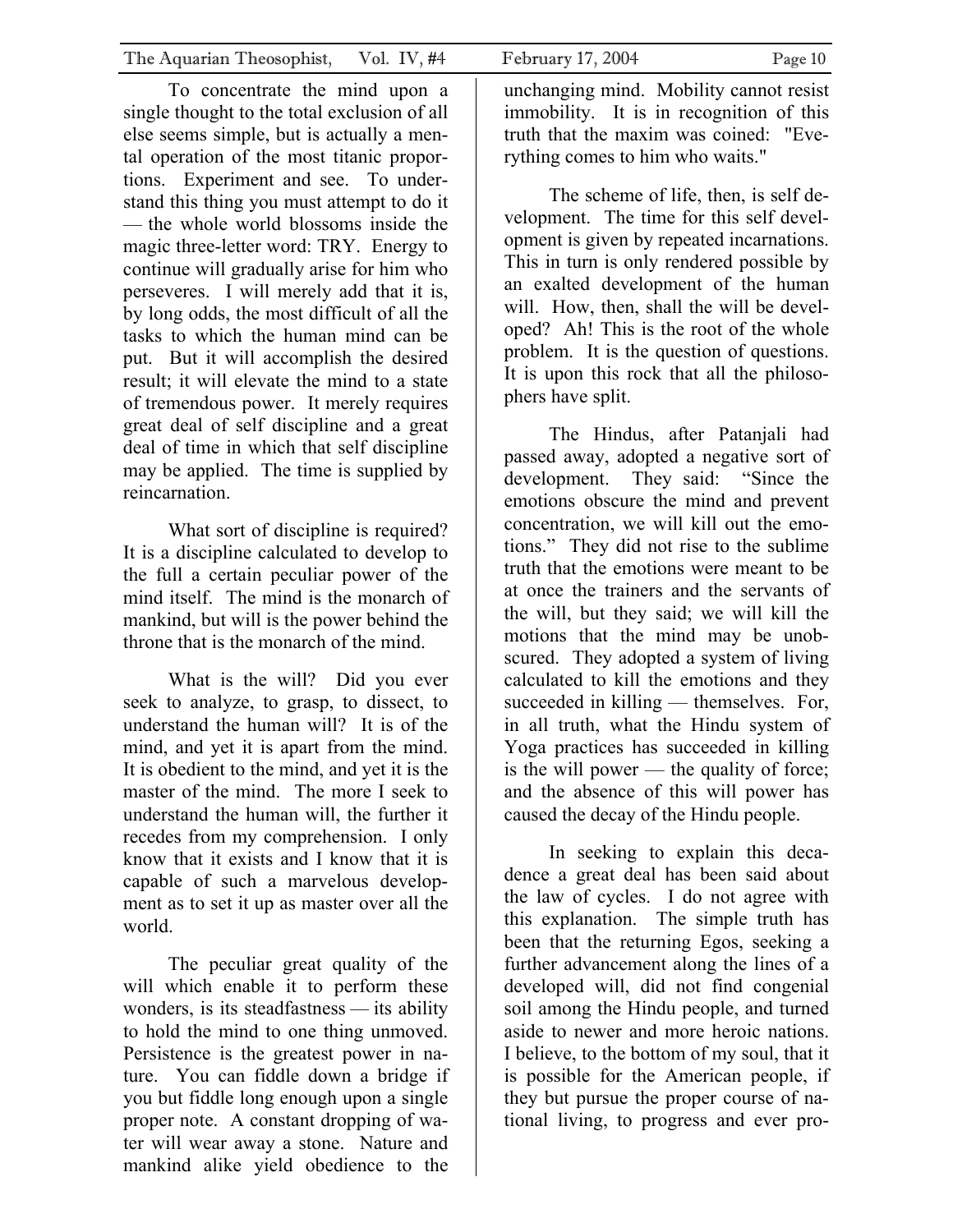gress. There are no cycles that can resist the power of the human soul.<sup>[1](#page-10-0)</sup>

How can the will be developed? How does the oak grow strong? By warring with the rough winds. It is the unresisting grass that the whole world tramples underfoot. If you wish to develop the will, go out into the world and fight it. Or perhaps we should say *fight the ways of the world* by setting yourself a certain goal — seek to do or to be something: place the mark high up — far off, the higher and the farther the better; then set yourself towards reaching it.

Never permit another will to override your own. Listen to reason; be open to conviction — for stubbornness, which is an attribute of the emotions and not of the reason, is not will power — but never permit what another may think or do or threaten, to have force enough to change your mind. Never yield to that mysterious mental force — the power of the *milieu*.

Whatever you do and whatever you think, do it and think it because it is your own judgment to do and to think in that particular way. I do not mean that you shall combat everything blindly, as a bull would. The strong oak bends before the storm. But when the strain is over the oak springs erect again. So you, appear to give way, should hold in your heart the unconquerable will which yields not at all. Hold to one purpose and to one resolve through years, when all the horizon shows not a beam of hope that that purpose and that resolve may come to fruition. Do all of this, not for the sake of the results of each particular doing, but as a training for the will. Do it all as an

<span id="page-10-0"></span> $1$  It might be more correct to say the returning ego is choosing the cycle it will incarnate into. A cycle is evidence of a cause. When one has exhausted the needs or opportunities of a given cycle they move to another.

exercise, as the pianist plays the scales to make the fingers limber.

Out of all this will come marvelous powers of will. And from that comes a marvelous self control. Then, indeed, will you be able to force up out of their hidden caverns the latent powers of the mind. Then, indeed, will you begin to feel rushing through your soul the first thrillings of that mighty wisdom that makes you as a God.

The *Yoga Aphorisms* is a small book divided into four chapters. One is, in my opinion<sup>2</sup> unmistakable an interpolation. Chapter two or Book two as it is here designated — presents so sharp a contrast to the first, the third and the fourth chapters — is so plainly the output of a feebler mind, conscious of its own weakness and seeking a way to reach the altitude, of the majestic sweep of thought of the first and master mind, that the chapter could not have come from the same godlike mental power as did the other three.

Considerable of the space devoted to the three genuine chapters is taken up with foot-notes, and the type of the text proper is large; so that, in reality, less than half of the contents is the work of Patanjali himself — not more than enough to fill half a column of an ordinary newspaper; and yet, small as the space occupied by the printed record of this far-reaching wisdom, it might be still further condensed. It might be compressed into a single word — "Concentration."

There are two processes of the human mind about which the majority of people have the most erroneous conception. One of these is mental concentra-

<span id="page-10-1"></span><sup>&</sup>lt;sup>2</sup> While I don't necessarily agree with the Mr. Williams that Chapter II is an interpolation, it does have a different ring or overtone when compared to Chapter I and III.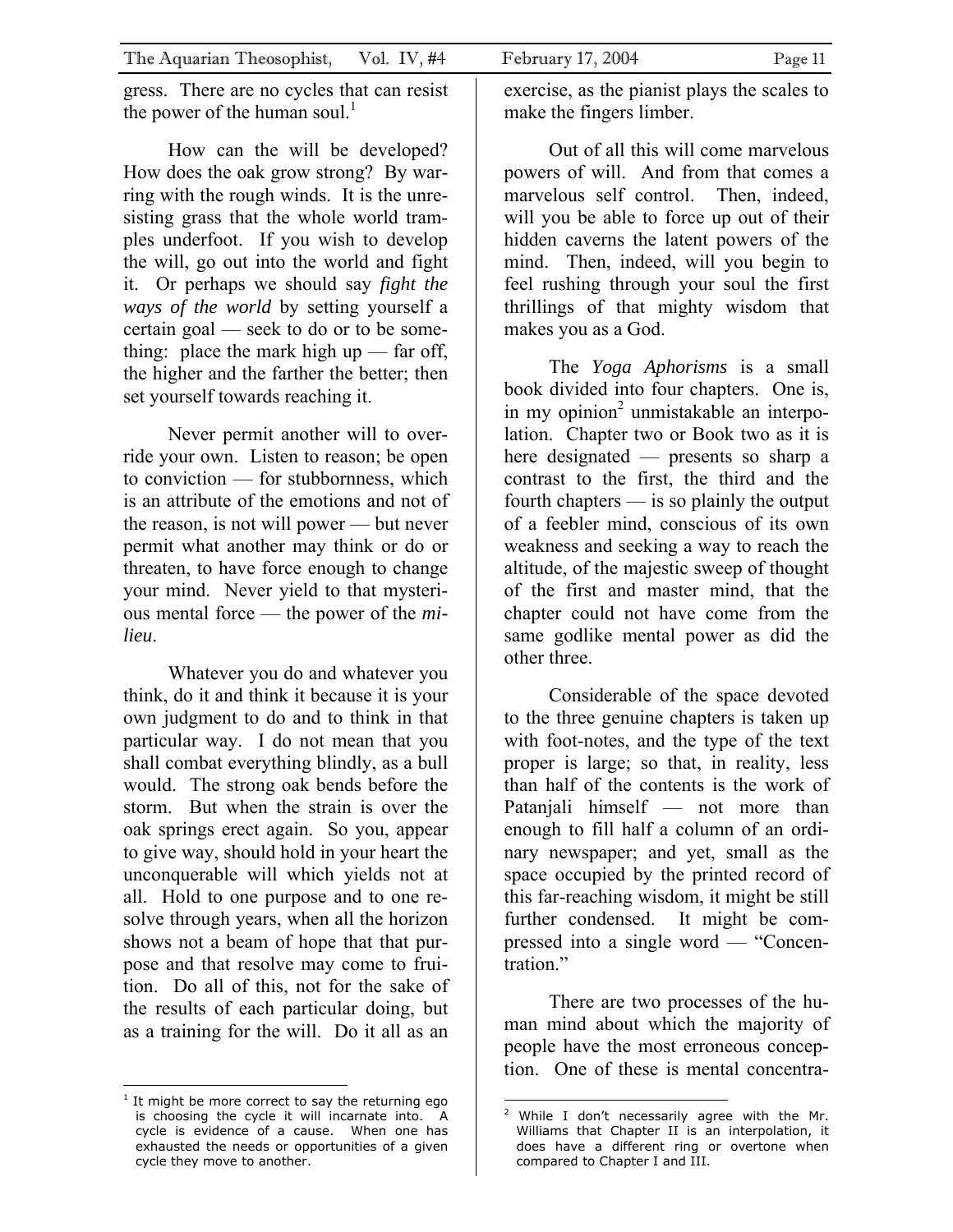tion. The other is the faculty of dramatic construction. The reason for this is that both are occult faculties. The mind of the true Yogi and the mind of the true dramatist perform operations so unlike the operations of the ordinary mind, that ordinary minds are unable to conceive of the existence of such processes, let alone understanding them. Before explaining the nature of concentration, I must first disabuse the reader's mind of the idea commonly held, as to what concentration is. In the first place the English word "concentration," as we understand it, does not describe the mental process expressed by the Sanskrit word "Sanyama." We choose the word "concentration" only because it is the best English word to use. The word "restraint" has also been used; but "restraint" is even a worse translation.

Mental concentration, then does not mean, putting thoughts into the mind, it means putting thoughts out of the mind. In both ordinary and philosophical language it means single-pointedness, but the process of obtaining that singlepointedness, or rather the sort of singlepointedness obtained is wholly different when considered from the two standpoints. If we permit the wings of an army of an army to represent thoughts, we would say in ordinary language, that a man concentrated his thoughts as a general concentrates his army, by bringing all the wings together.

In occultism, we would say, that concentration is obtained when the wings are marched off, one by one, until but a single wing remained.<sup>[1](#page-11-0)</sup> To carry the simile further, the subdivisions of the thought — the brigades, the regiments, the corporal's guards of this wing (for upon a close analysis it will be found that thoughts have subdivisions) should be dispersed until the undivisible — the single private, remains, before perfect concentration is obtainable. If, in ordinary language, we say that we concentrate our minds upon a certain problem, we are understood as taking under consideration all the aspects of that problem. In occult language we are understood as taking under consideration a single aspect only. Application is not concentration. To have concentration one must have application: but one may have abundance of application without the slightest trace of concentration. One may be able to apply the mind to a problem for hours consecutively, and yet not be able to concentrate it upon a problem for a single moment of time.

Patanjali defines concentration as "hindering the modifications of the thinking principle." Probably every one has heard or read the expression "thought forms"… They are as real and as definite and occupying space just as truly as the physical forms we see and touch; although to be sure, they are not so fixed and heavy of motion. When we dream, do we not create thought forms? Are the things the dreamer sees mere nothings? Assuredly not. They are real. They occupy space. They are matter; of an ethereal and attenuated sort, but matter nevertheless. They are matter of the same consistency as the matter composing the mind — not the brain, but the mind and they are called into being and dispersed by the busy mind itself.

It is a doctrine of occult science that *the mind takes on the form of anything it contemplates.* It, in fact, makes itself into a counterpart of the thing. For the time being, it is the thing on another plane of existence. When you think of a thing, therefore your mind shapes itself into the form of that thing. When you

<span id="page-11-0"></span> 1 So the process is more one of shedding or becoming impervious, or still better, rising out of mind-substance in which the multifariousness resides — in short rising above the pairs of opposites.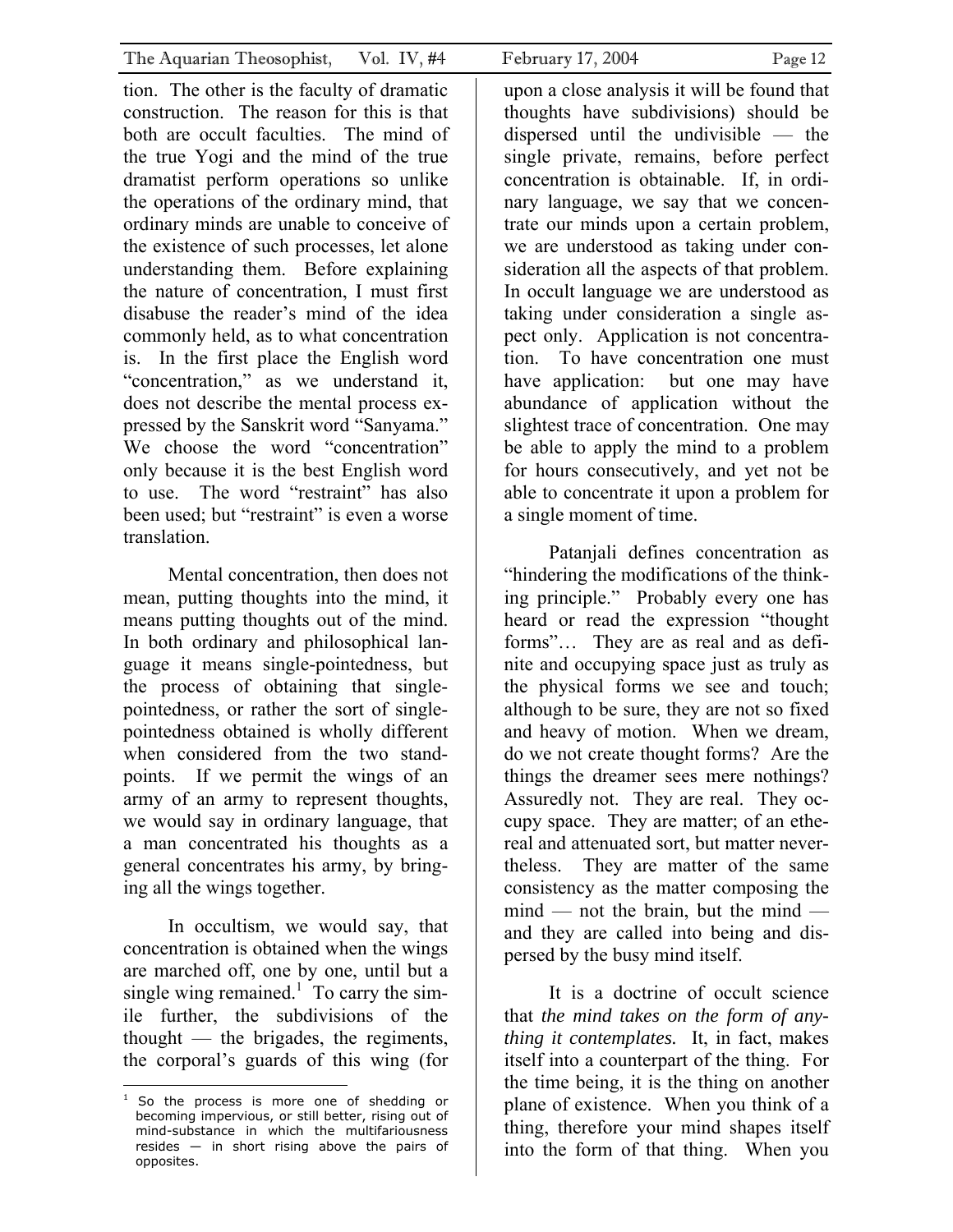change your thought your mind changes its shape. No matter how rapidly your thoughts change, your mind changes just as rapidly. It is being continually modified.

Suppose the mind, instead of constantly creating these millions upon millions of thought forms, instead of flitting from thought to thought and never resting on any one, instead of dissipating and scattering its energies upon a multitude of things, it should hold on thought form firmly before it, unconfused by any other — for a second, a minute, an hour, a day! Then inner sound begins, by degrees to kill the outer.

In order to understand what follows I shall be obliged to recall certain basic philosophic teachings. There is not a single individual who may not, in time, by mastering and applying the knowledge contained in *Patanjali's Yoga Aphorism,* elevate his intellect to the level of a Webster, a Shakespeare, a Mahatma, aye, a god. The first of these doctrines is that of reincarnation. The feature to which I wish to specially call attention is the way in which the law of mentalprogress operates through successive reincarnations. To whatever extent a man develops his mind in one life, to just that extent does he begin the next with a mind already developed. His mental training in one life is shown in the next in the shape of *results.* 

Another doctrine which Patanjali assumes to be thoroughly understood and accepted by his pupils is the doctrine of the universality of consciousness. What is it that makes the atoms of carbon and the atoms of oxygen rush together with so fierce a love as to burst into a flame? Examine a piece of ebony. What is it that makes the molecules of matter composing it hang together with so firm a grip that the blows of an axe or the ripping of a saw are necessary to tear them

The consciousness of the individual man is not the sum of the consciousness of all the molecules composing his body. The individual man has an individual consciousness. In the case of an individual the "I-ness" comes from the Higher Ego. The everyday I-ness the personality focus comes from the absorbtion or assimilation of the lower. One is the Animal Soul, the other is the Human Soul. There is a still higher aggregate on the national level. The "races" in theosophy are determined by the "state of consciousness."

Suppose that the individual man should so expand his individual consciousness such that it took in all the rest. This pilgrim is on the road to chela-ship and in some future transformation, adeptship.

It is upon the fourth or Emotional principle that the dramatist plays. He appeals to consciousness through the emotions. A play is not addressed to the head, but to the heart. There is this essential point about a play, however, which distinguishes it from all other things. It is addressed to the emotional consciousness, not of an individual, but of an audience; which is a very different thing.

Patanjali points at these three souls of ours: The Animal Soul or lower Manas, the human soul or Manas, and the Spiritual Soul or Buddhi/Manas. They are not hard-and-fast in the way language makes them. Call one emotion, call one reason, call one intutition. Even this is only a vague shadow of the actual experience of the three, but to have the experience we need to dedicate the self to the SELF, then the *Knowers* of Self will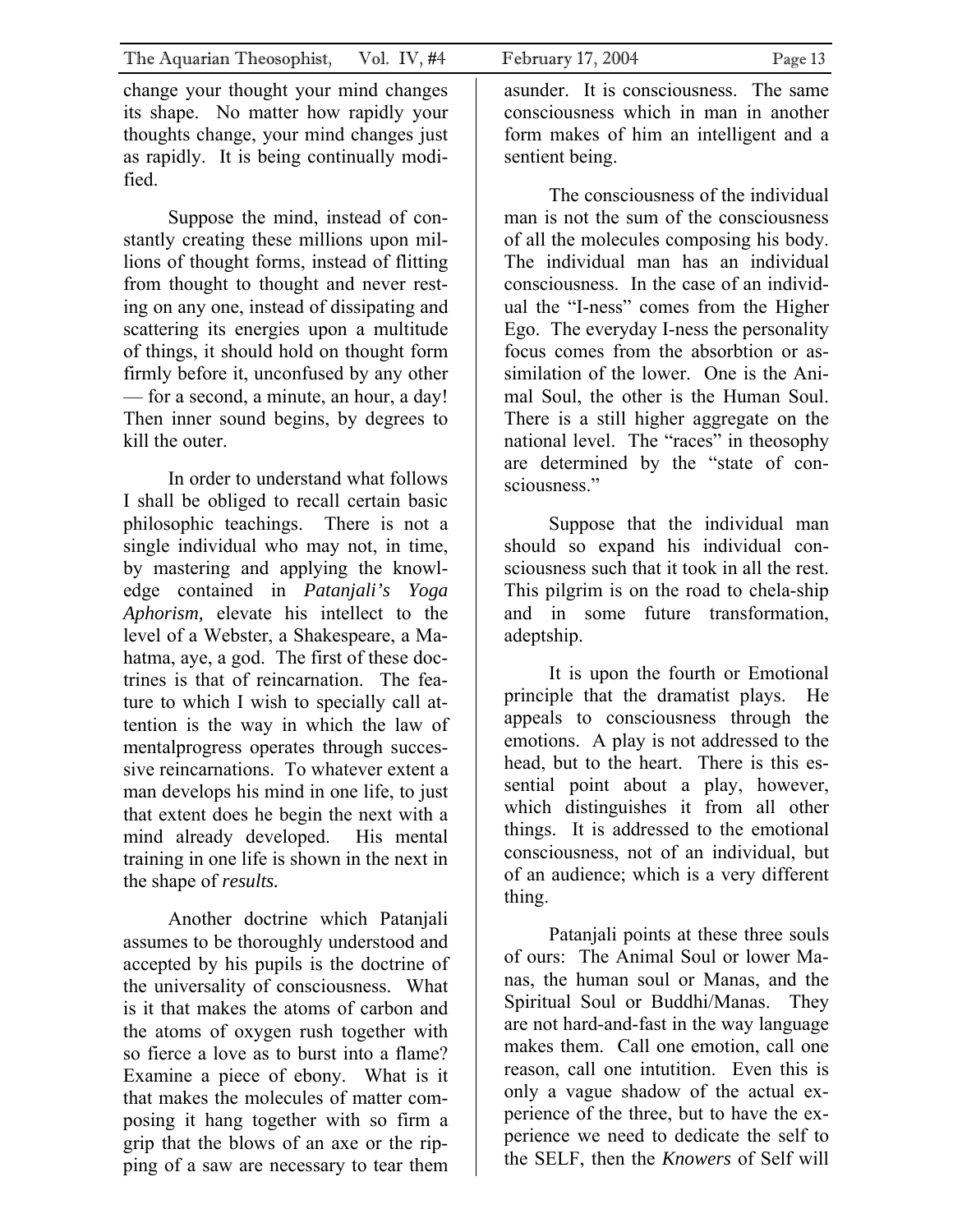<span id="page-13-0"></span>sooner or later come to our aid. How soon or how late it happens depends upon our Karma and our Will.

The sixth principle — the spiritual soul — has been called the "knower." When the consciousness functions through this principle the mind is no longer obscured by the emotions and the senses, nor is it obliged to obtain knowledge by the slow and painful process of reasoning from cause to effect. It *knows direct.* This process is best expressed by the word "intuition." I have heard intuition defined as the recalling to mind of knowledge acquired by experiences in former incarnations. This definition is manifestly incorrect. Such a mental process is not intuition, it is memory. It is a recollection of things stored in the memory before this life began, but it is none the less an effort of the memory. Intuition is the obtaining a truth without the aid of the senses, the reasoning powers or of the memory. It is direct knowledge — what the *Voice* calls "knowledge itself."

How can such a thing be? The answer is very plain. By expanding the individual consciousness until it takes in all consciousness. When this is done one does not think *of* the universe, one thinks *with* the universe. This is what results from elevating the functioning of consciousness to the sixth principle.

A dramatist is a man who has succeeded in so elevating his consciousness in respect to one subject, that of dramatic construction. Shakespear was unmistakably born with his consciousness so elevated. This mental operation which a dramatic/genii does in fact perform, is to know intuitively what effect the lines he is now writing will have, when acted, upon the emotional consciousness of an audience not yet in existence. This knowledge must be absolutely true. It must be truth itself: for if he makes a

single genuine mistake in playing upon the emotional consciousness of this audience not yet assembled, his play is a failure — it will not stand the test of *time.*

[This is an edited extract from the pamphlet, "An Introduction to the study of Yoga Aphorisms of Patanjali," by George C. Williams, F.T.S. It was published in 1892 at Bombay by Tookaram Tatya.]

BANO

### THE THEOSOPHICAL MOVEMENT

There is a very great difference between the Theosophical Movement and any Theosophical Society. The Movement is moral, ethical, spiritual, universal, invisible save in effect, and continuous. A Society formed for theosophical work is a visible organization, an effect, a machine for conserving energy and putting it to use; it is not nor can it be universal, nor is it continuous. Organized Theosophical bodies are made by men for their better cooperation, but, being mere outer shells, they must change from time to time as human defects come out, as the times change, and as the great underlying spiritual movement compels such alterations.

The Theosophical Movement being continuous, it is to be found in all times and in all nations. Wherever thought has struggled to be free, wherever spiritual ideas, as opposed to forms and dogmatism, have been promulgated, there the great movement is to be discerned. …. One can therefore see that to worship an organization … is to fall down before Form. … H. P. Blavatsky herself declared that it were better to do away with the Society rather than to destroy Brotherhood.

The real unity and prevalence, and the real internationalism, do not consist in having a single organization. They are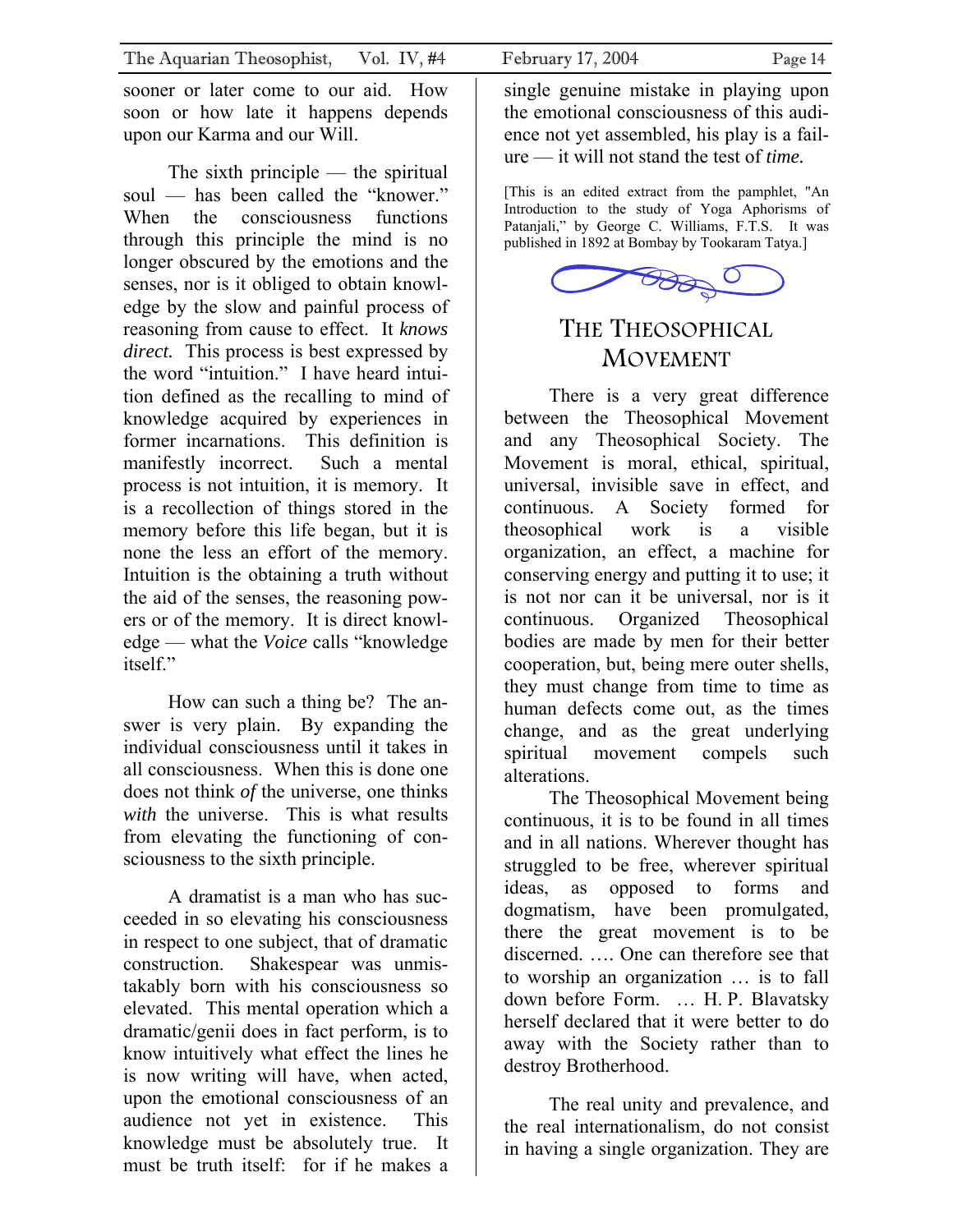<span id="page-14-0"></span>found in the similarity of aim, of aspiration, of purpose, of teaching, of ethics. [From "The Theosophical Movement," *Path, August, 1895]*



### **Is a New Cycle Being Born?[1](#page-14-1)**

Now, either H.P.B. was right or she was wrong in what she says in the *Secret Doctrine* about the future of America. If wrong, then all this may be dismissed as idle speculation. But, if right, then all thoughtful Theosophists must take heed, weigh well, mentally appropriate and always remember what are her words as well as the conclusions to which they lead.

In the first pages of the second volume she speaks of five great Continents. *First*, the Imperishable Sacred Land [this is at the North Pole, W.Q.J.]; *second*, the Hyperborean, now part of it is in Northern Asia; *third*, Lemuria, sunk long ago, but leaving some remains, islands, the points of high mountain ranges; *fourth*, Atlantis, presumably in the Atlantic Ocean, now below the level of the water, but with perhaps Teneriffe and Atlas as reminders; and *fifth*, "was America."

From a survey of the book, digging in notes and culling from the text here and there, the conclusion is irresistible that although the present America is not the actual Continent as *it is to be*, it is a portion of it; and certainly is now the nursery for the race that will in the future occupy the *sixth* Continent, which for the

sixth Great Root-Race will emerge from the waters. Where? Perhaps when the present America has been split up by tremendous cataclysms, leaving here and there large pieces on its western side, it is in the Pacific Ocean that the great mass of the new one will come up from the long sleep below the sea. Rightly then will the great far western ocean have been named *Pacific*, for that Race will not be given to contest nor hear of wars or rumours of war, since it will be too near the seventh, whose mission it must be to attain to the consummation, to seize and hold the Holy Grail.

Turn to page 444 and onward of the second volume. Read there that the Americans have become in only three hundred years a primary race *pro tem*., in short, the germs of the sixth sub-race, to blossom in a few more centuries into the pioneers of that one which must succeed to the present European fifth sub-race in all its characteristics. Then after about 25,000 years, which you will note is meant for a great sidereal cycle of a little over that length of time, this new race will prepare for the seventh sub-race. Cataclysms will then fall upon you; lands and nations will be swept away, first of all being the European, including the British Isles - if not gone before - and then parts of both North and South America. And how puny, mongrel, indeed, will be the remains of the scientists of today, great masters of microbes now, but then to be looked upon as strange remains of the Nineteenth Century, when, as the people will tell each other then, so many, with Truth before them, laughed at it and stoned its apostles, dancing a fantastic dance meanwhile around the altar of invisible matter.

It seems as if some power, deliberately planning, had selected North and South America for the place where a

<span id="page-14-1"></span>  $1$  While the old cycle makes its final hurrah on Dec.  $21<sup>st</sup>$  2012, the new cycle born in 1902 or thereabouts will be gaining momentum. Perhaps our Karma and our will — our choices and our effort — is silently moving toward one or the other.  $-$  ED,  $AT$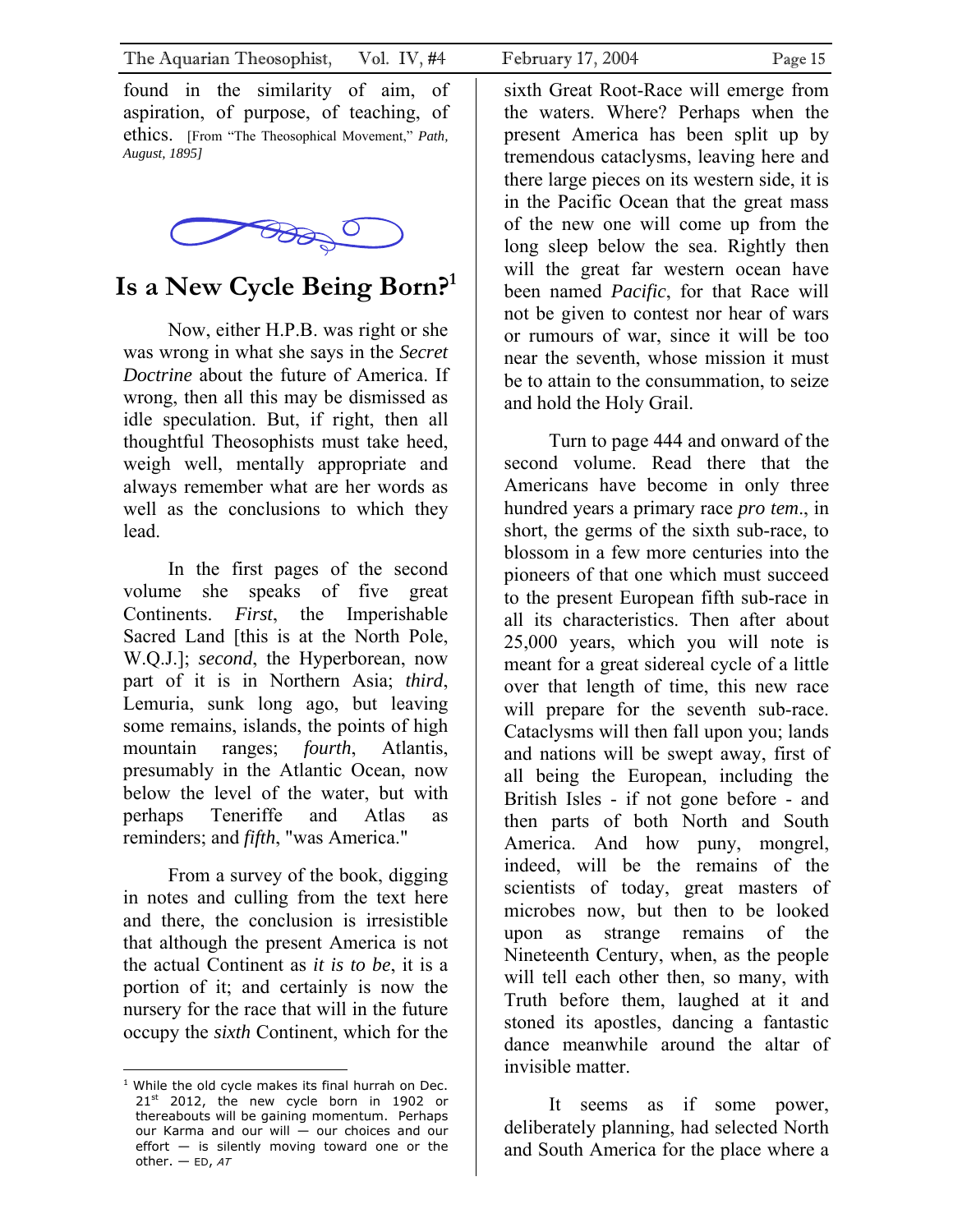<span id="page-15-0"></span>new primary root-race should be begun. ….

But the last remnants of the fifth Continent, America, will not disappear until the new race has been some time born. Then a new Dwelling, the sixth Continent, will have appeared over the waters to receive the youth who will tower above us as we do above the pigmies of Africa. But no America as we now know it will exist. Yet these men must be the descendants of the race that is now rising here. Otherwise our philosophy is all wrong. So then, in America now is forming the new subrace, and in this land was founded the present Theosophical Society: two matters of great importance. It was to the United States, observe, that the messenger of the Masters came, although Europe was just as accessible for the enterprise set on foot. Later, this messenger went to India and then to Europe, settling down in the British Isles. All of this is of importance in our reflections. For why in America at first does she begin the movement, and why end her part of it in England? One might be led to ask why was not an effort made at all costs to give the last impulse outwardly in the land of promise where she began the work?

Do not imagine for one moment, O ye English brothers of mine, that London was selected for this because the beauties of your island called her, or for that she had decided at the finish that after all a mistake had been made in not going there first. It was all out of stern necessity, with a wisdom derived from many older heads, having in view the cycles as they sweep resistlessly forward. The point where the great energy is started, the centre of force, is the more important, and not the place at which it is ended. And this remains true, no matter how essential the place of ending may be in the scheme. What, do you suppose India

is not as important? and would not that land have offered seemingly a better spot than all for the beginning of the *magnum opus? Adepts do not make* mistakes like that. ….

The deeds of men, the enterprises of merchants, and the wars of soldiers all follow implicitly a law that is fixed in the stars, and while they copy the past they ever symbolize the future. [From "On the Future: A Few Reflections," W. Q. Judge, *Lucifer,* March, 1892.]

# What Is Theosophy

[Contrasting to the many erroneous opinions of Theosophy, ] Vaughan offers a … philosophical definition. "A Theosophist," he says—"is one who gives you a theory of God or the works of God, which has not revelation, but an inspiration of his own for its basis." In this view every great thinker and philosopher, especially every founder of a new religion, school of philosophy, or sect, is necessarily a Theosophist. Hence, Theosophy and Theosophists have existed ever since the first glimmering of nascent thought made man seek instinctively for the means of expressing his own independent opinions.

There were Theosophists before the Christian era, notwithstanding that the Christian writers ascribe the development of the Eclectic theosophical system, to the early part of the third century of their Era. Diogenes Laërtius traces Theosophy to an epoch antedating the dynasty of the Ptolemies; and names as its founder an Egyptian Hierophant called Pot-Amun, the name being Coptic and signifying a priest consecrated to Amun, the god of Wisdom. But history shows it revived by Ammonius Saccas, the founder of the Neo-Platonic School. He and his disciples called themselves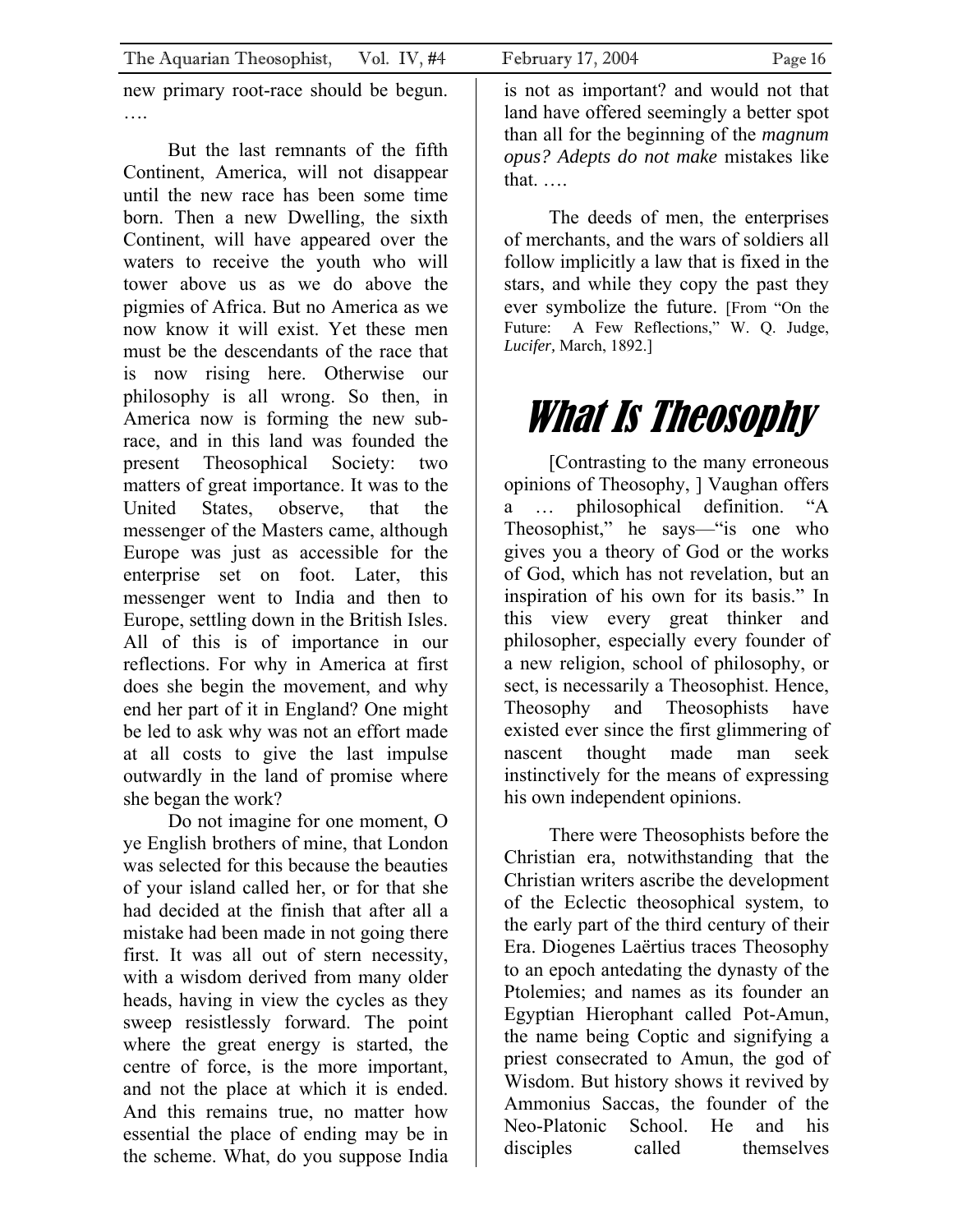"Philaletheians"—lovers of the truth; while others termed them the "Analogists," on account of their method of interpreting all sacred legends, symbolical myths and mysteries, by a rule of analogy or correspondence, so that events which had occurred in the external world were regarded as expressing operations and experiences of the human soul. It was the aim and purpose of Ammonius to reconcile all sects, peoples and nations under one common faith—a belief in one Supreme, Eternal, Unknown, and Unnamed Power, governing the Universe by immutable and eternal laws. His object was to prove a primitive system of Theosophy, which at the beginning was essentially alike in all countries; to induce all men to lay aside their strifes and quarrels, and unite in purpose and thought as the children of one common mother; to purify the ancient religions, by degrees corrupted and obscured, from all dross of human element, by uniting and expounding them upon pure philosophical principles. Hence, the Buddhistic, Vedantic and Magian, or Zoroastrian, systems were taught in the Eclectic Theosophical School along with all the philosophies of Greece. Hence also, that pre-eminently Buddhistic and Indian feature among the ancient Theosophists of Alexandria, of due reverence for parents and aged persons; a fraternal affection for the whole human race; and a compassionate feeling for even the dumb animals. While seeking to establish a system of moral discipline which enforced upon people the duty to live according to the laws of their respective countries; to exalt their minds by the research and contemplation of the one Absolute Truth; his chief object in order, as he believed, to achieve all others, was to extract from the various religious teachings, as from a manychorded instrument, one full and harmonius melody, which would find response in every truth-loving heart.

Theosophy is, then, the archaic *Wisdom-Religion, the esoteric* doctrine once known in every ancient country having claims to civilization. This "Wisdom" all the old writings show us as an emanation of the divine Principle; and the clear comprehension of it is typified in such names as the Indian Budha, the Babylonian Nebo, the Thoth of Memphis, the Hermes of Greece…. [From "What is Theosophy" by H. P. Blavatsky]

### Where the Movement Really Began

It came neither from the East nor from the West. The East has solidified, crystallized, stood still; it would never have commenced such a movement. The West did not know about such things; it did not want them. We are wrapped up in material progress, and never would have started such a movement. Where, then, was the movement really started? It was started in the spiritual world above both East and West, by living men. Not by spirits of dead men, but by living spirits, living spirits like yourselves, who have risen above creeds and nations and castes and peoples, and are simply human beings. They started this movement by giving the impulse and the message; that is why we who have been in it so long have the confidence born of knowledge, knowledge that it will succeed.

We began at the time under direction, when we knew that materialism was spreading, not only over the West, but insidiously all over the East. ….

When the Theosophical Society was founded in 1875 . . . There was nothing else but laughter and jokes. … But we have succeeded always in remaining at the post and saying just what we meant to say all the time despite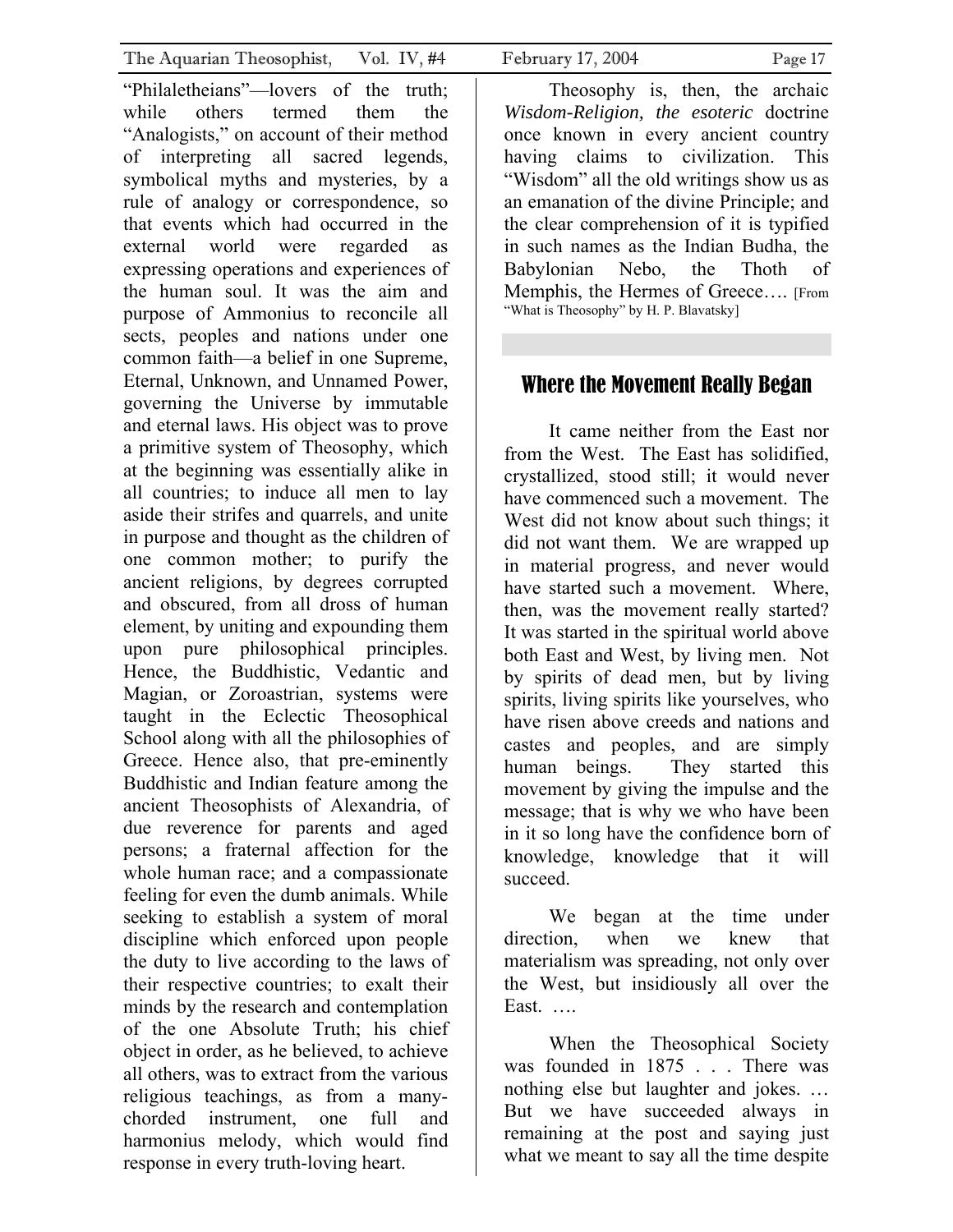<span id="page-17-0"></span>all the laughter. We took no salaries, but we had belief in the human heart.

The objects of the Theosophical Society having been explained to you, you know the Society has but one doctrine, that of Universal Brotherhood. You cannot belong to it unless you believe in that; you won't want to belong to it unless you believe in that. But you are not required to believe anything else.



# Unity and Diversity

The "Mystery of Buddha" is that of several other Adepts—perhaps of many.

The whole trouble is to understand correctly that other mystery: that of the real fact, so abstruse and transcendental at first sight, about the "Seven Principles" in man, the reflections in man of the seven powers in Nature, physically, and of the seven Hierarchies of Being, intellectually and spiritually.

Whether a man—material, ethereal, and spiritual—is for the clearer comprehension of his (broadly-speaking) triple nature, divided into groups according to one or another system, the foundation and the apex of that division will be always the same.

There being only three Upādhis (bases) in man, any number of Ko as (sheaths) and their aspects may be built on these without destroying the harmony of the whole. Thus, while the Esoteric System accepts the septenary division, the Vedāntic classification gives five Ko as, and the Tāraka Rāja Yoga simplifies them into

four—the three Upādhis synthesized by the highest principle, Ātman.

That which has just been stated will, of course, suggest the question: "How can a spiritual (or semi-spiritual) personality lead a triple or even a dual life, shifting respective 'Higher Selves' *ad libitum*, and be still the one eternal Monad in the infinity of a Manvantara?"

The answer to this is easy for the true Occultist, while for the uninitiated profane it must appear absurd. The "Seven Principles" are, of course, the manifestation of one indivisible Spirit, but only at the end of the Manvantara, and when they come to be re-united on the plane of the One Reality, does the unity appear; during the "Pilgrim's" journey the reflections of that indivisible One Flame, the aspects of the one eternal Spirit, have each the power of action on one of the manifested planes of existence—the gradual differentiations from the one unmanifested plane—on that plane namely to which it properly belongs.



# Universal Aspirations

Universal aspirations, especially when impeded and suppressed in their free manifestations, die out but to return with tenfold power. They are cyclic, like every other natural phenomenon, whether mental or cosmic, universal or national. Dam a river in one place, and the water will work its way into another, and break out through it like a torrent.

One of such universal aspirations, the strongest perhaps in man's nature, is the longing to seek for the unknown; an ineradicable desire to penetrate below the surface of things, a thirst for the knowledge of that which is hidden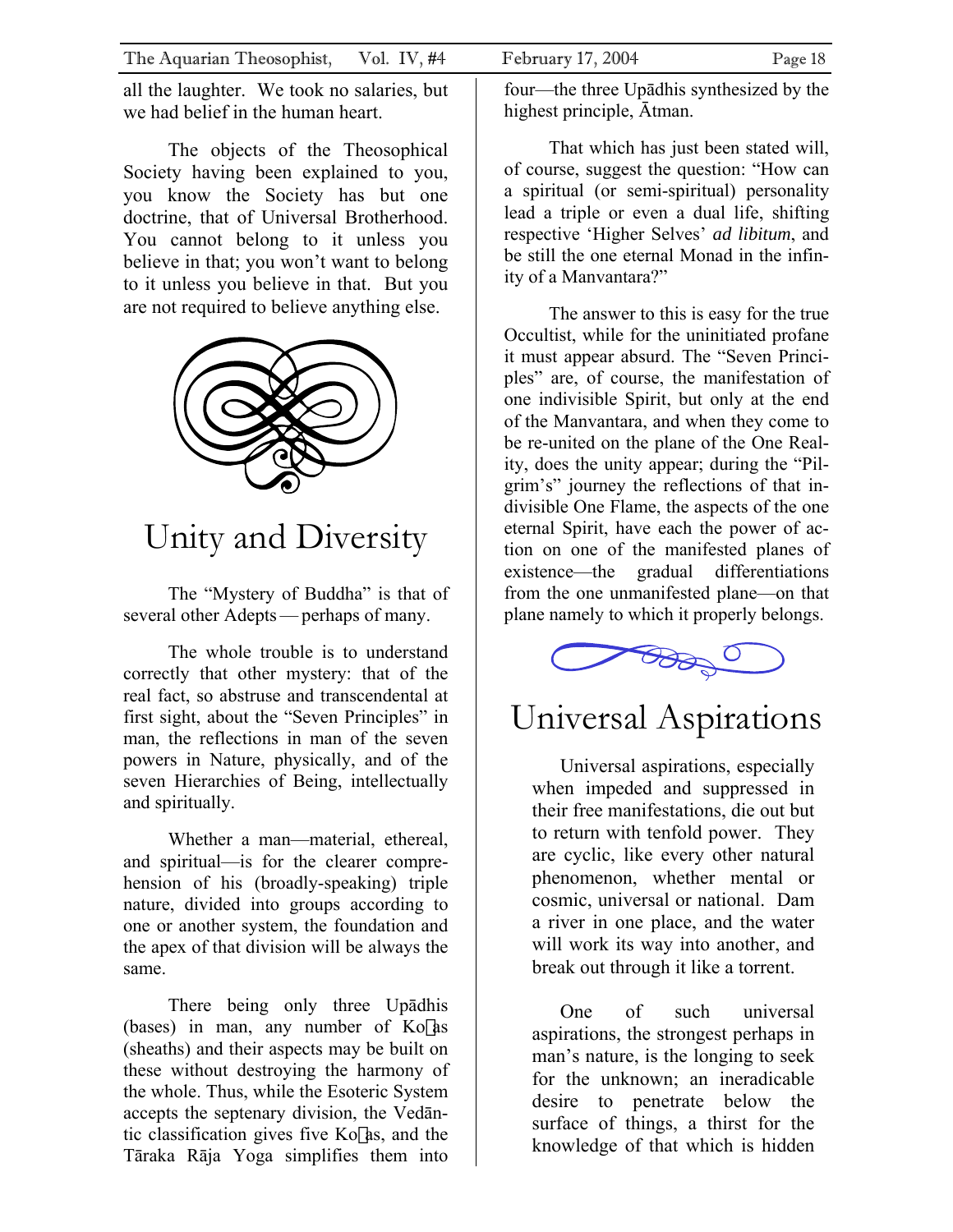<span id="page-18-0"></span>from others. Nine children out of ten will break their toys to see what there is inside. It is an innate feeling and is Protean in form. It rises from the ridiculous (or perhaps rather from the reprehensible) to the sublime, for it is limited to indiscreet inquisitiveness, prying into neighbour's secrets, in the uneducated, and it expands in the cultured into that love for knowledge which ends in leading them to the summits of science, and fills the Academies and the Royal Institutions with learned men.

But this pertains to the world of the objective. The man in whom the metaphysical element is stronger than the physical, is propelled by this natural aspiration towards the mystical, to that which the materialist is pleased to call a "superstitious belief in the supernatural."

(The Kabalah and the Kabalists)

# *The Shirt-tail Saints*

FMW helps one bridge or think about this problem of the mystical side of one's life, for all of us are potentially-illuminated, however bedraggled we may look at present!!

 Figures of speech or analogies seem to be absolutely essential to express the realities of Profundity. The direct meaning of language does not express the actuality of the Higher Consciousness. We might say that the Actuality envelopes the expression but is not directly contained in it. Thus the reader should strive not so much to understand the formal meaning contained in these writings, but to make a certain turn In his own consciousness toward a Matrix that surrounds expression.

He should concentrate upon faint stirring in his consciousness which he cannot really express, even to himself. They constitute a certain 'plus' quality added onto the formal meaning. The formal meaning serves as a sort of focal point that entrains the subtle 'plus value. It is very hard to reach the latter without the use of a focal point until a rather high level of spiritual development is attained. Hence it remains important to employ various means of expression. But if the expression is taken too much in the rigorous or defined sense, the real and deeper Meaning is lost.

 Therefore, the words of an Illumined Man should never be taken in the literal sense when He is giving a cross-translation from the Beyond. Now, the 'plus' quality at first is almost indistinguishable from nothing or emptiness. It is like a breath that has just escaped, a momentary gleam caught from the corner of the eye that disappears when the full focus of sight is turned upon it. It must be reached for very gently, as one must act in seeking the confidence of a defenseless and fearful creature of the wilds. One should reach out almost as though not reaching at all.

 A time will come when This that is so very subtle will be transformed into a Presence more palpable and stronger than the roughest granite. It will manifest a Power so great that It will dissolve not only the immediate field but even the whole universe. But the Great Power is rarely in the beginning a clearly dominant force, and It must be assimilated very carefully or It will disappear in the first stages. In the beginning it may seem that one is walking a tight-rope over unmeasured spaces, and the necessary balance is extremely hard to hold. In the end the rope becomes all Space, the Supreme Support of all universes but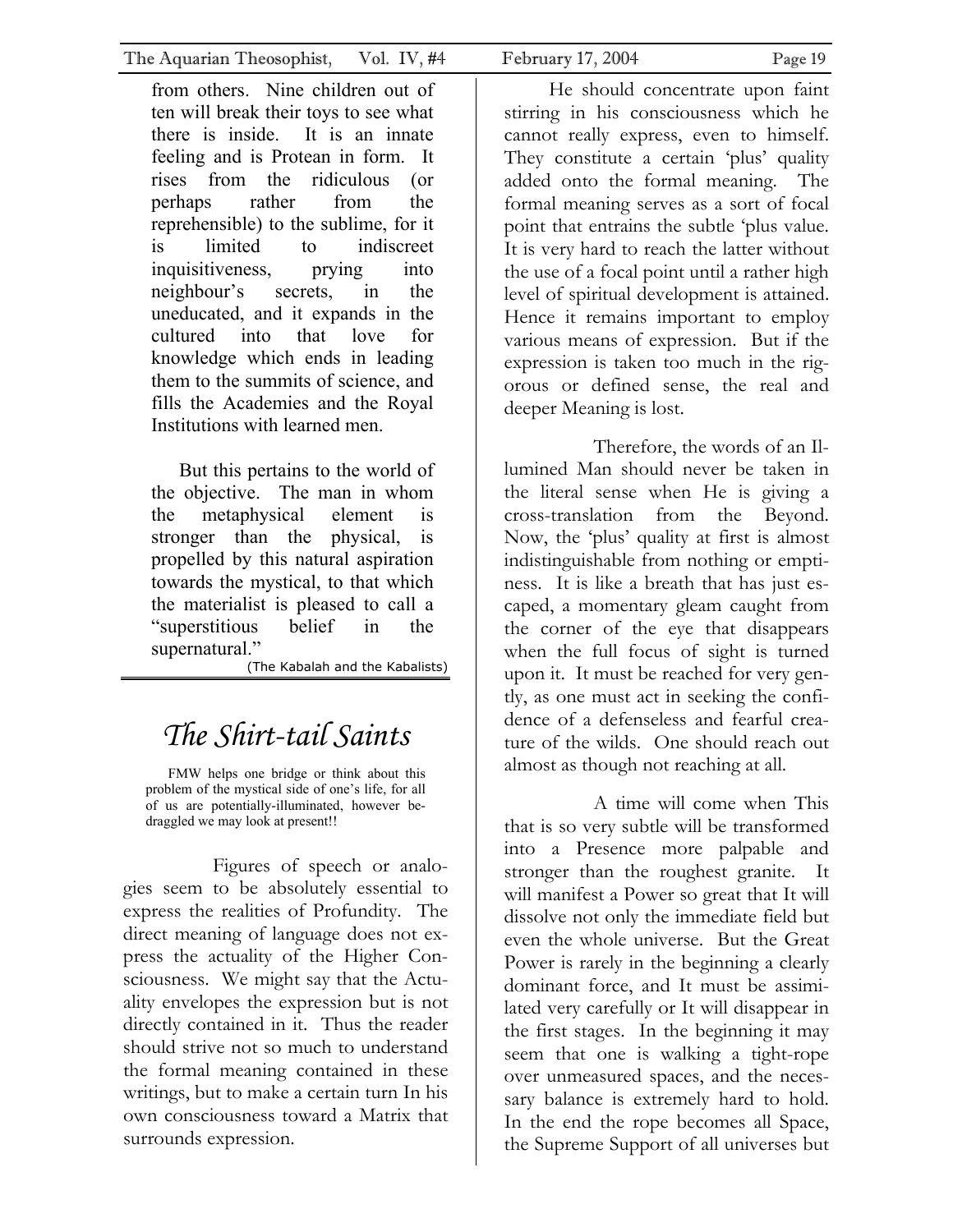<span id="page-19-0"></span>Itself in need of no support. Visible man, in that case, has been transformed and has become the all-containing Matrix. No longer, then, does he struggle to keep his balance on a rope, but he finds Himself everywhere and therefore Invulnerable. (*Pathways Through to Space, p. 147*)

"The immediate effect of a state of consciousness having a one-way dependence on, or relation to the subject, and no object, is that of a vast void. It is an "I" suspended in an utter voidness. At once a process of "enantiodromia"[Jung, Psychological Types, 541-42.] transforms the voidness into the value of substantial fullness. This is a "thickness" that I am quite sure would much more than meet James's requirement. I know of no empiric content that in the faintest degree suggests this quality of fullness, which is the actual palpable Presence of Divinity itself. It is nothing so crude as a vast person in space, but a Presence that permeates all space, interwoven throughout the objects of ordinary consciousness, yet more completely present where those objects are not. The effect is a radical reversal of all former values, and a resolution of many of just those problems to which empiricism can give no satisfactory answer." (*Transformations in Consciousness,* p. 112)



### THE COFFEE KLATCH

**Coffee Maker:** Well, well, Christmas has come and gone — and we survived. Several of my customers expired — forseeably enough, eating and drinking their holiday concoctions. I hope they had proper unction for their passage upstairs.

**Student loaded with books:** Oh Bosh! Get me a double-sized Coke with all those bad ingredients that

used to kill boy-scouts. I plan to make it to 103 just to spite you, Coffee Maker!

**No-Nonsense type — (black suit, black tie, black shoes, black hat, with a portfolio so black and complex looking that pieces of paper could get lost permanently in its multitude of pockets and crevices):** 

Student, be cautious with those cokes, you may end up as one of Coffee Maker's expired patrons! Now, if you two will calm down and help me with some knotty problems I've run across, we may create a niche for new ideas in the bookvolume of our brains. Since the bistro is practically deserted we need not fear that the other customers will hear — and become clandestinely infected with our problems—

### *Some Things To Think About*

### Problem No. l

HPB while chafing the Abbé Roca, tells us about the last Manvantara, and Karmic Law and that there's no end to *responsibility:*

"I am ignorant of what the erudite Abbé Roca intends to disclose to the world in his next volume on the subject of the "Fall from Eden" which he regards as a cataclysm, "punishment of a frightful crime, of an audacious revolt"; but I can assure him that the opinion of the "Theosophists-Chelas" upon the subject is already formed in advance.

The terrible crime was merely the natural result of the law of evolution: that is the races — hardly solidified at first — of our androgynous and *semi*ethereal prototypes, materializing themselves little by little, taking on a physical body, then separating into distinct males and females, finally *procreated* carnally after they had formerly *created* their likenesses by entirely different methods….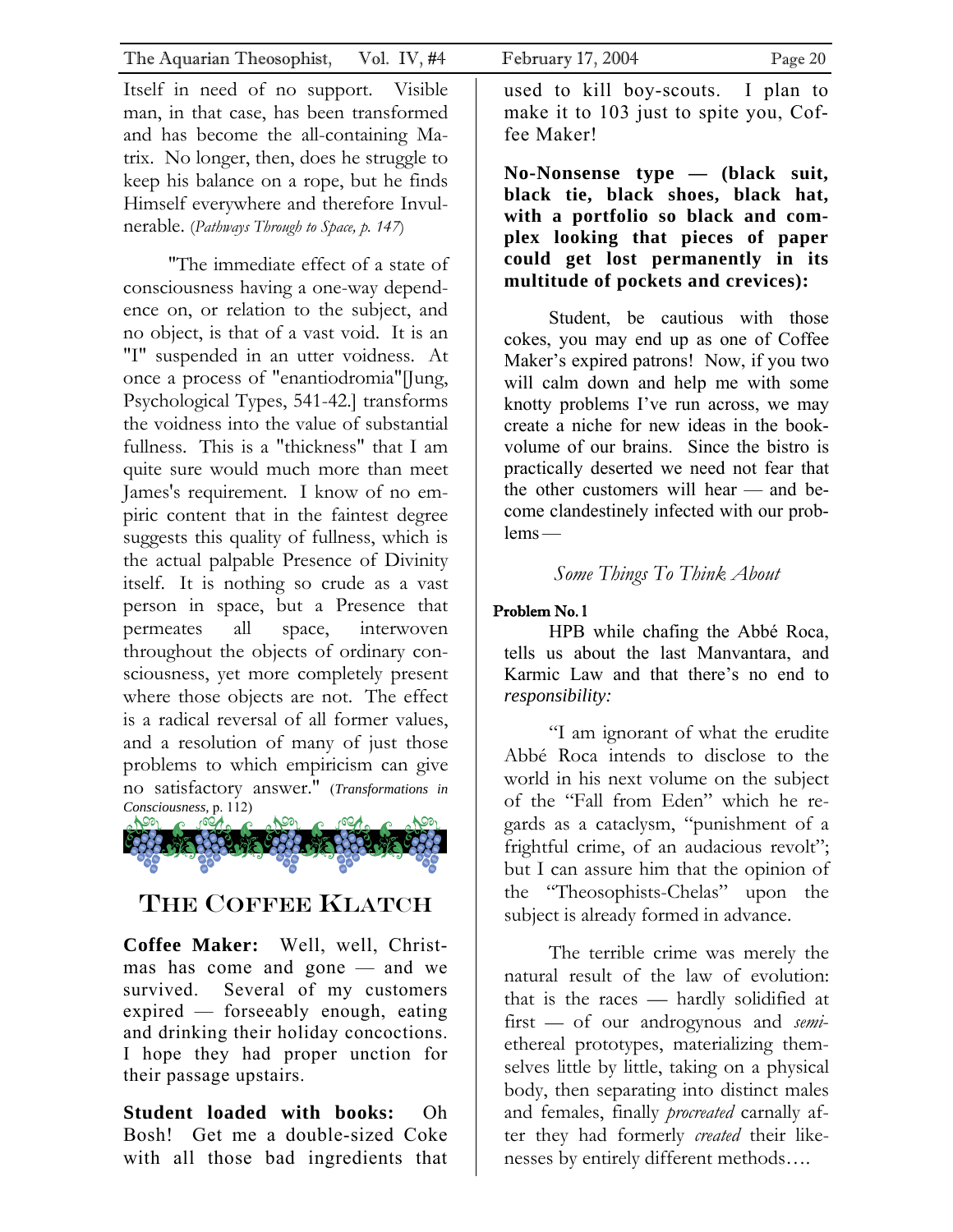This "audacious revolt" is again an *anthropomorphic* and *personifying* allegory that we owe to the Church, which materialized, in order to disguise them the better, all the ancient ideas — old as the world. It was a philosophic doctrine imbedded in the esoteric meaning of the Promethean legend. The sacred fire which he stole from the Gods is the flame of conscious intellect, the spark which animates the fifth principle, or *Manas;* it is also the generating and sexual flame; that spark is the reflection  $-$  if not the very essence — of the Archangels or *Monads,* forced by their *karma*  from the preceding *manvantara,* to incarnate in the astral forms of the *third* great pre-Adamite race before its "fall" — the fall of *Spirit into Matter.* That supposed "revolt," that "theft" of the *creative* fire, is a result of Evolution….

Once endowed with the creative fire, completely evolved mankind had no further need for the help of the Powers or creative Gods, such as the *Elohim* of chapter ii of *Genesis. Men became creative Gods,* in their turn, able to give life to beings like themselves; whence the Greek allegory of Ouranos mutilated by Saturn-Kronos, who in turn finds himself mutilated by his son Jupiter; the allusion is perfectly transparent; since men had discovered, thanks to Prometheus, the *secret of the various methods of creation,*  and were creating in their turn, what was the use of god-creators?"

### Side Comment

**Coffee Maker:** Isn't that what our kids do to us when they grow up? Don't they snub their nose at us and go away and start creating on their own? Is there a fine line between growing up and ingratitude?

### Problem No. 2

The Mind and Language

Language is certainly coeval with reason, and could never have been developed before men became one with the

informing principles in them — those who fructified and awoke to life the manasic element dormant in primitive man. For, as Professor Max Müller tells us in his "Science of Thought," "Thought and language are identical**.**" Yet to add to this the reflection that *thoughts which are too deep for words do not really exist at all*, is rather risky, as thought impressed upon the astral tablets exists in eternity whether expressed or not**.** Logos is both reason and speech**.** But language, proceeding in cycles, is not always adequate to express *spiritual* thoughts**.** Moreover, in one sense, the Greek Logos is the equivalent of the Sanscrit Vâch, "the immortal (intellectual) ray of spirit**.**" And the fact that Vâch (as Devasena, an aspect of Saraswati, the goddess of hidden Wisdom) is the spouse of the eternal celibate *Kumâra*, unveils a suggestive, though veiled, reference to the *Kumâras*, those "who refused to create," but who were compelled later on to complete *divine* Man by incarnating in him**.** All this will be fully explained in the sections that

### Problem No. 3

follow**.**

Are we not facing a multiple-faceted gift in this fire from Prometheus? Language, reason, and sex seem to be involved, so how are we to untangle the Gordian Knot:

Prometheus having endowed man, according to Plato's "Protagoras," with that "wisdom which ministers to physical well-being," but the lower aspect of *manas* of the animal (*Kama*) having remained unchanged, the fire received has turned into the greatest curse**:** the animal element, and *consciousness* of its possession, has changed periodical instinct into chronic animalism and sensuality**[.1](#page-20-0)** It is

<span id="page-20-0"></span>  $1$  The animal world, having simple instinct to guide it, has its seasons of procreation, and the sexes become neutralized during the rest of the year. Therefore, the free animal knows sickness but once in its life—before it dies.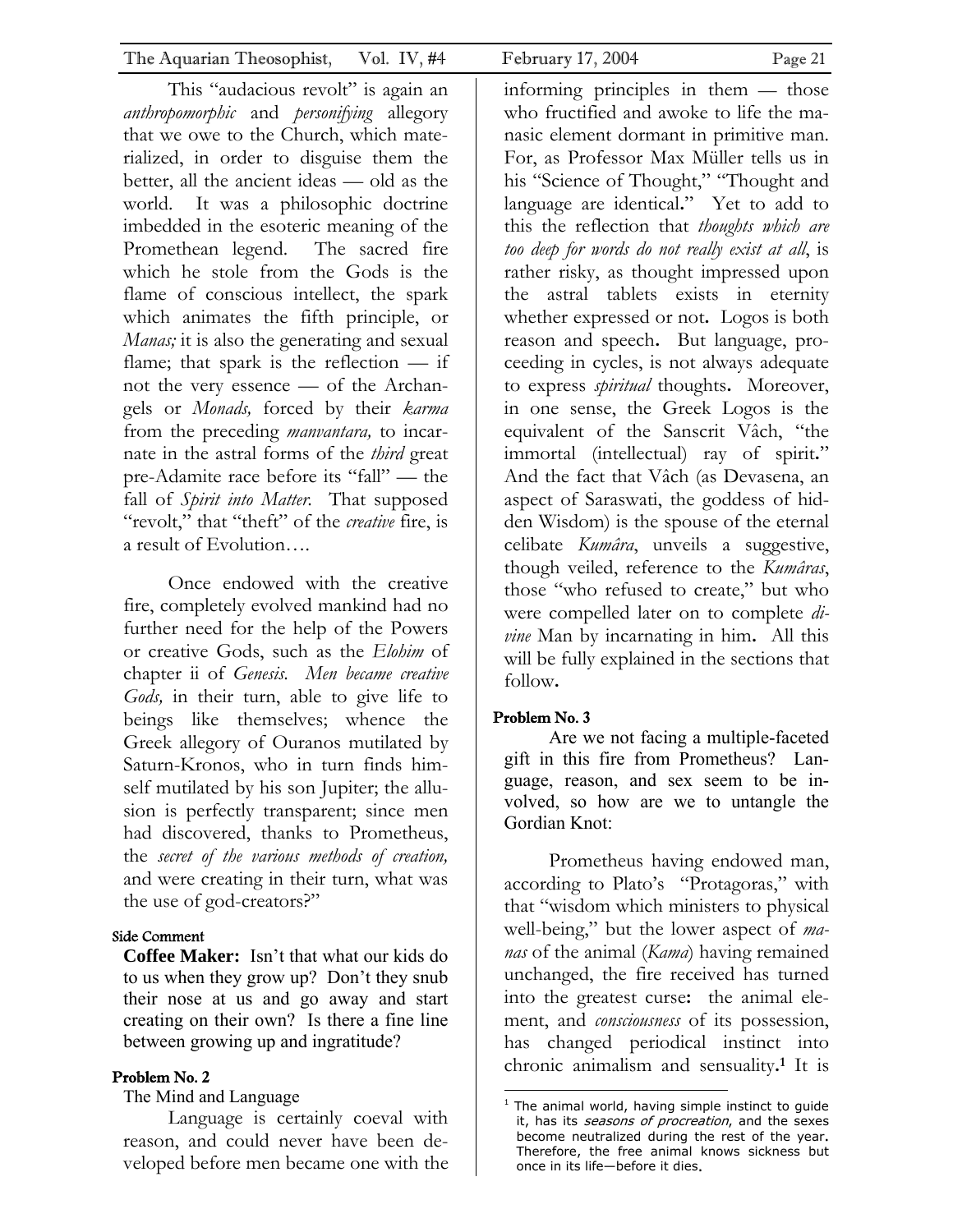this which hangs over humanity like a heavy funereal pall**.** Thus arises the responsibility of free-will; the Titanic passions which represent humanity in its darkest aspect; "the restless insatiability of the lower passions and desires, when, with self-asserting insolence, they bid defiance to the restraints of law**.**"

Instead of "an untainted mind, heaven's first gift" (Æschylus), there was created the eternal vulture of the ever unsatisfied desire, of regret and despair coupled with "the dreamlike feebleness that fetters the blind race of mortals" (*p.* 556), unto the day when Prometheus is released by his heaven-appointed deliverer, Herakles**.**

 The true theosophist, the pursuer of divine wisdom and worshipper of ABSOLUTE perfection — the unknown deity which is neither Zeus nor Jehovah — will … prove that there never was an *original* sin, but only an abuse of physical intelligence—the psychic being guided by the animal, and both putting out the light of the spiritual**.** He will say, "All ye who can read between the lines, study ancient wisdom in the old dramas — the Indian and the Greek; read carefully the one just mentioned, one enacted on the theatres of Athens 2,500 years ago, namely 'Prometheus Bound**.**' " The myth belongs to neither Hesiod nor Æschylus; but, as Bunsen says, it "is older than the Hellenes themselves," for it belongs, in truth, to the dawn of human consciousness**.** The *Crucified* Titan is the personified symbol of the collective Logos, the "Host," and of the "Lords of Wisdom" or the HEAVENLY MAN, **who incarnated in Humanity.** (S.D.II 412-413)

### Problem No. 4

So, with this fire, Mr. Man with a "tainted mind" and unfettered passions also gets "Free will," that everlasting crux

by which philosophers grow bald and students write term papers:

Free will can only exist in a Man who has both mind and consciousness, which act and make him perceive things both within and without himself. (Transactions of the Blavatsky Lodge, p. 25)

At whatever age one puts off his outward body by free will, at that age will he be made to die a violent death against his will in his next rebirth. (*Collected Works,*  Vol. xiv, p. 404)

The amateur Hypnotists of Science dig with their own hands the graves of many a man and woman's intellect; they enslave and paralyze free will in their "subjects," turn immortal men into soulless, irresponsible automata, and vivisect *their souls* with as much unconcern as they vivisect the bodies of rabbits and dogs. In short, they are fast blooming into "sorcerers, and are turning science into a vast field of black magic. ("Black Magic in Science, HPB)

HIGHER SELF of every mortal man is of the same essence as the essence of these Gods. Being, moreover, endowed with free will, hence having, more than they, responsibility, we regard the incarnated EGO as far superior to, if not more divine than, any spiritual INTELLIGENCE *still awaiting incarnation*. Philosophically, the reason for this is obvious, and every metaphysician of the Eastern school will understand it. The incarnated EGO has odds against it which do not exist in the case of a pure divine Essence unconnected with matter; the latter has no personal merit, whereas the former is on his way to final perfection through the trials of existence, of pain and suffering. The shadow of Karma does not fall upon that which is divine and unalloyed, and so different from us that no relation can exist between the two. ("The Roots of Ritualism in Church and Masonry" HPB)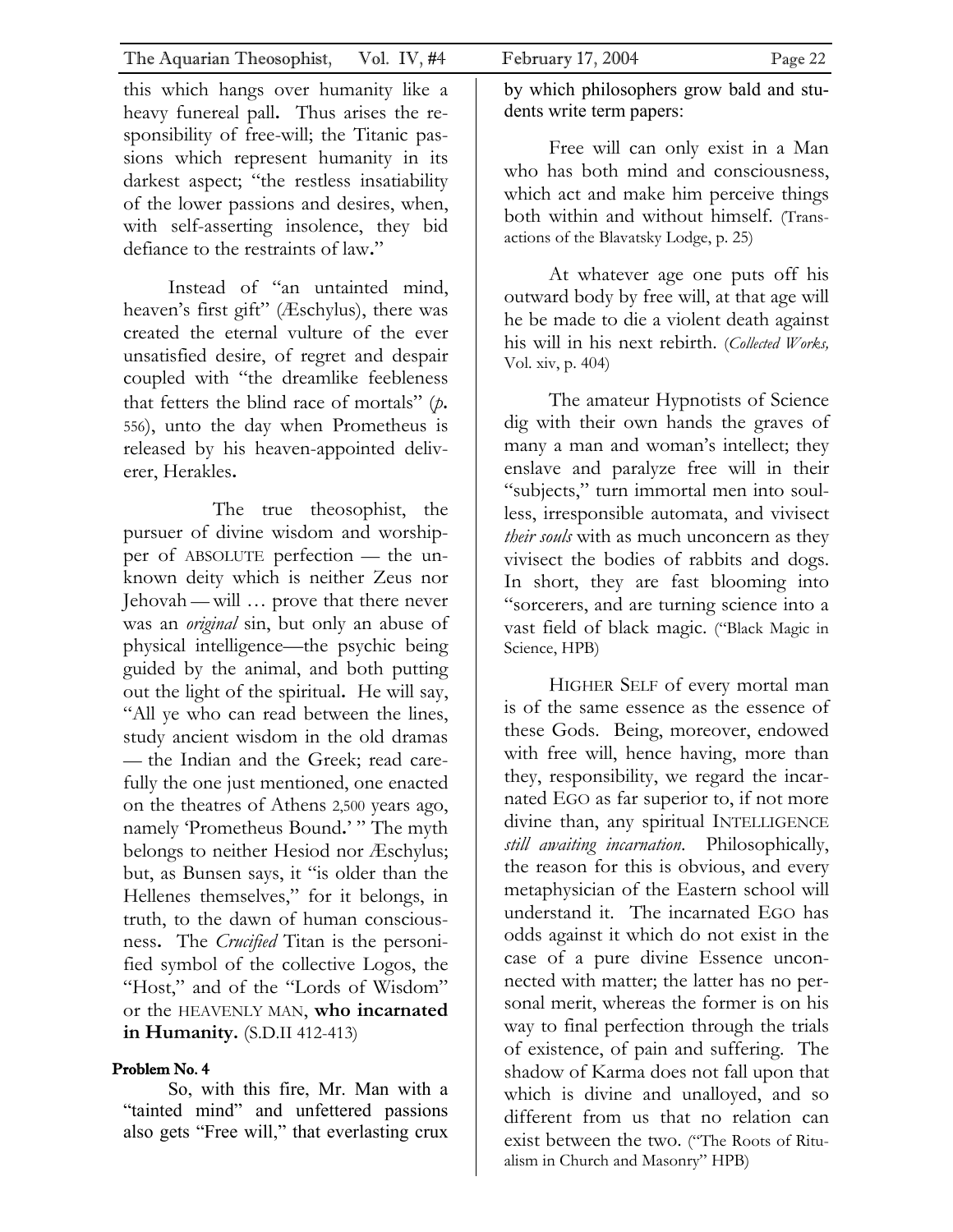### A KARMIC TALE

All know that there is a tacit, often openly-expressed, belief among a few of the Fellows of the T.S. that a certain prominent Theosophist among the leaders of the Society *psychologizes* all those who happen to come within the area of that individual's influence. Dozens, nay, hundreds, were, and still are, "psychologized." The hypnotic effect seems so strong as to virtually transform all such "unfortunates" into irresponsible nincompoops, mere cyphers and tools of that theosophical Circe. This idiotic belief was originally started by some "wise men" of the West. Unwilling to admit that the said person had either any knowledge or *powers*, bent on discrediting their victim, and yet unable to explain certain abnormal occurrences, they hit upon this happy and logical loophole to get out of their difficulties. The theory found a grateful and fruitful soil. Henceforth, whenever any Fellows connected theosophically with the said "psychologizer" happen to disagree in their views upon questions, metaphysical or even purely administrative, with some other member—"on despotism bent," forthwith the latter comes out with the favourite solution**:** "Oh, they are psychologized!" The *magic* WORD springs out on the arena of discussion like a Jack-in-thebox, and forthwith the attitude of the "rebels" is explained and plausibly accounted for.

Of course the alleged "psychology" has really no existence outside the imagination of those who are too vain to allow any opposition to *their* all-wise and autocratic decrees on any other ground than phenomenal — nay, *magical —* interference with their will. A short analysis of the Karmic effects that would be produced by the exercise of such powers may prove interesting to theosophists.

Even on the terrestrial, purely physical plane, moral irresponsibility ensures impunity. Parents are answerable for their children, tutors and guardians for their pupils and wards, and even the Supreme Courts have admitted extenuating circumstances for criminals who are proved to have been led to crime by a will or influences stronger than their own.

How much more forcibly this law of simple retributive justice must act on the psychic plane; and what, therefore, may be the responsibility incurred by using such psychological powers, in the face of Karma and its punitive laws, may be easily inferred. Is it not evident that, if even human justice recognizes the impossibility of punishing an irrational idiot, a child, a minor, etc., taking into account even hereditary causes and bad family influences — that the divine Law of Retribution, which we call KARMA, must visit with hundredfold severity one who deprives reasonable, thinking men of their *free will* and powers of ratiocination?

From the occult standpoint, the charge is simply one of black magic, of *envoûtement*. Alone a *Dugpa*, with "Avitchi" yawning at the further end of his life cycle, could risk such a thing. Have those so prompt to hurl the charge at the head of persons in their way, ever understood the whole terrible meaning implied in the accusation? We doubt it. No occultist, no intelligent student of the mysterious laws of the "night side of Nature," no one who knows anything of Karma, would ever suggest such an explanation. What adept or even a moderately-informed chela would ever risk an endless future by interfering with, and therefore *taking upon himself*, *the Karmic*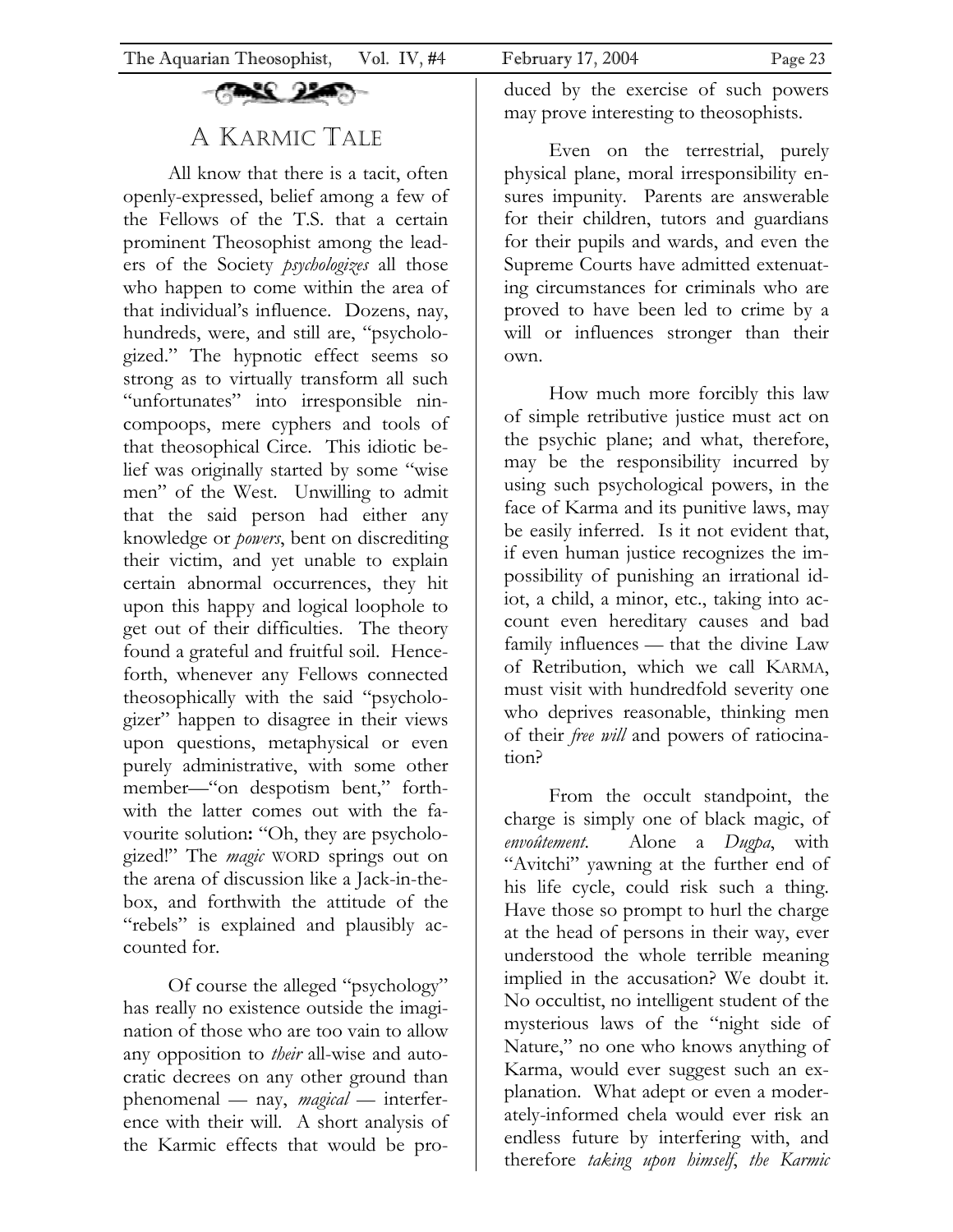*debit of all those whom he would so psychologize as to make of them merely the tools of his own sweet will!* 

This fact seems so evident and palpably flagrant, that it is absurd to have to recall it to those who boast of knowing *all* about Karma.

Is it not enough to bear the burden of the knowledge that from birth to death, the least, the most unimportant, unit of the human family exercises an influence over, and receives in his turn, as unconsciously as he breathes, that of every other unit whom he approaches, or who comes in contact with him? Each of us either adds to or diminishes the sum total of human happiness and human misery, "not only of the present, but of every subsequent age of humanity," as shown so ably by Elihu Burritt, who says**:**—

There is no sequestered spot in the Universe, no dark niche along the disc of non-existence, from which he (man) can retreat from his relations to others, where he can withdraw the influence of his existence upon the moral destiny of the world; everywhere his presence or absence will be felt—everywhere he will have companions who will be better or worse for his influence. It is an old saying, and one of fearful and fathoming import, that *we are forming characters for eternity*. Forming characters! Whose? Our own or others'? Both—and in that momentous fact lies the peril and responsibility of our existence. Who is sufficient for the thought? Thousands of my fellow-beings will yearly enter eternity with characters differing from those they would have carried thither had I never lived. The sunlight of that world will reveal my finger-marks in their primary formations, and in their successive strata of thought and life.

These are the words of a profound thinker. And if the simple fact of our living changes the sum of human weal and woe—in a way for which we are, owing to our ignorance, entirely irresponsible—what must be the Karmic decree in the matter of influencing hundreds of people by an act perpetrated and carried on for years in premeditation *and the full consciousness* of what we are doing!

Verily the man or woman in the unconscious possession of such dangerous powers had much better never be born. The Occultist who exercises them consciously will be caught up by the whirlwind of successive rebirths, without even an hour of rest. Woe to him, then, in that ceaseless, dreary series of terrestrial *Avitchis*; in that interminable aeon of torture, suffering, and despair, during which, like the squirrel doomed to turn the wheel at every motion, he will launch from one life of misery into another, only to awake each time with a fresh burden of other people's Karma, which he will have drawn upon himself! Is it not enough, indeed, to be regarded as "frauds, cranks, and infidels," by the outsiders, without being identified with *wizards* and *witches* by our own members!

HPB

#### こんじゅつ  $\sim$ 2  $\mathcal{T}$ OVERPOWERING ANOTHER'S WILL

Our Masters will never do that. They have no right, except by falling into Black Magic, to obtain full mastery over anyone's immortal Ego, and can therefore act only on the physical and psychic nature of the subject, leaving thereby the free will of the latter wholly undisturbed. Hence, unless a person has been brought into psychic relationship with the Masters, and is assisted by virtue of his full faith in, and devotion to, his Teachers, the latter, whenever transmitting their thoughts to one with whom these conditions are not fulfilled, experience great difficulties in penetrating into the cloudy chaos of that person's sphere. But this is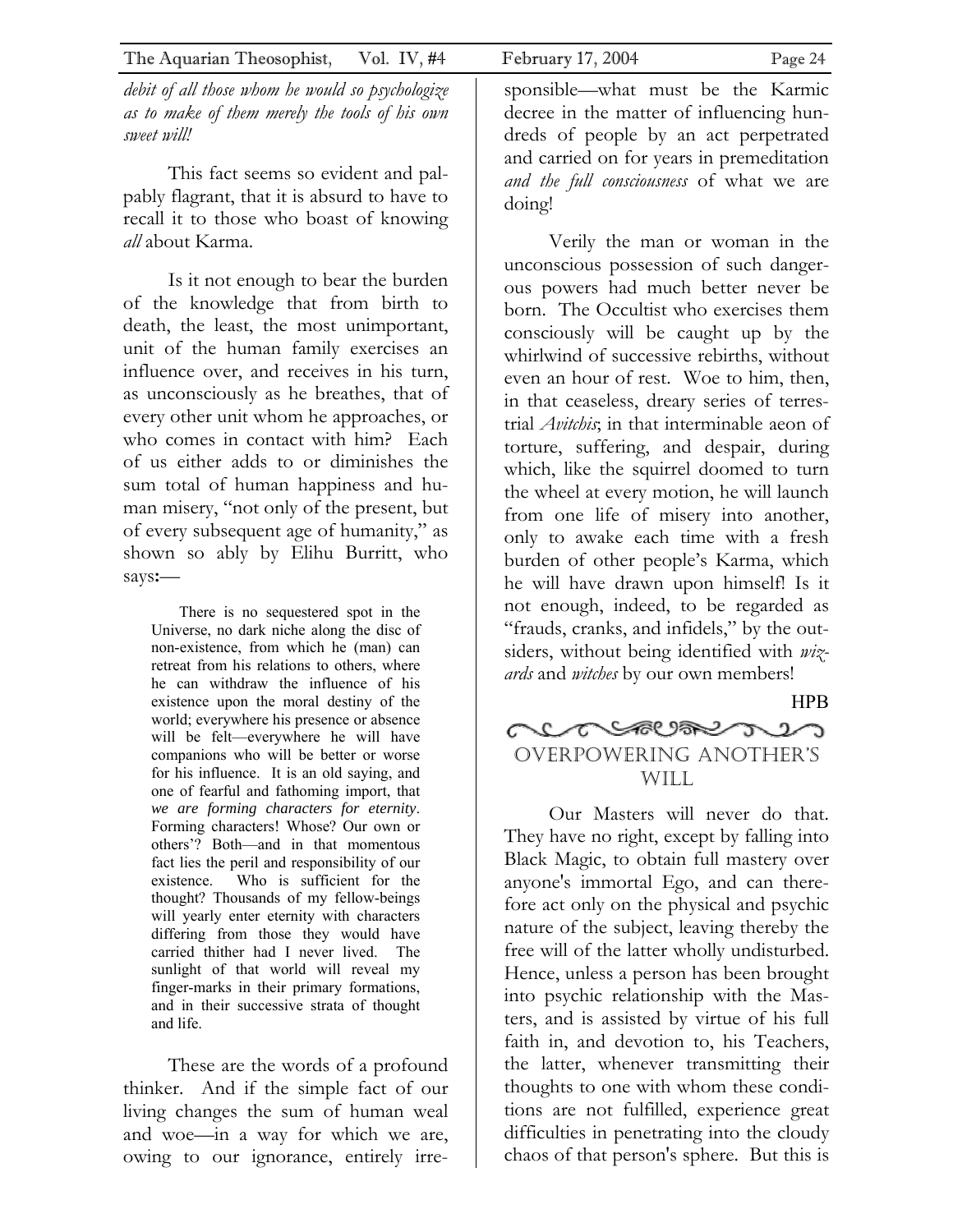<span id="page-24-0"></span>no place to treat of a subject of this nature. Suffice it to say, that if the power exists, then there are Intelligences (embodied or disembodied) which guide this power, and living conscious instruments through whom it is transmitted and by whom it is received. We have only to beware of *black* magic. (Key to Theosophy Section xiv)



### FREE FROM THE STARS

I hold, moreover, that astrology, being a calculation of the planetary influences on an individual, is merely a science of tendencies. In other words, the influences in themselves are such as to predispose the individual to adopt the line of action predicted. Man, however, being endued with what is called freewill, but what I prefer to call latent willpower or **soul-power**, may develop it to such an extent that he may successfully oppose the planetary influences and overcome what is popularly known as fate. It is only when the individual is passive, or when his will-power is undeveloped and feeble, or when, the willpower being developed, he works in the direction of the planetary influences themselves, that astrological predictions will be realized. Hence it is that we hear it said that when a person possessing the necessary amount of developed willpower is initiated into the mysteries of occultism, he passes beyond the pale of astrological predictions.

Holding these views, you will see that I do not believe in absolute predestination—a doctrine which, if strictly construed, would annul all inducements to exertion and improvement on the part of the individual.

| A THEOSOPHIST.                               |
|----------------------------------------------|
| The Theosophist, Vol. VI. No. 5(65),         |
| February, 1885, p. 106                       |
| <u> 1995) JANNIT TANNIT</u>                  |
| FAOODS FAOODS FAOODS FAOODS                  |
|                                              |
| <b>Exercise of Free Will and Aspirations</b> |

Everywhere the speculations of the Kabalists treat of Evil as a FORCE, which is antagonistic, but at the same time essential, to Good, as giving it vitality and existence, which it could never have otherwise**.** There would be no *life* possible (in the *Mayavic* sense) without *Death*, nor regeneration and reconstruction without destruction**.** Plants would perish in eternal sunlight, and so would man, who would become an automaton without the exercise of his free will and aspirations after that sunlight, which would lose its being and value for him had he nothing but light. (SDI, 413-14)

**BAC** 

THE ANTHROPIC PRINCIPLE

 October 28, 2003 By DENNIS OVERBYE Cleveland

Cosmology used to be a heartless science, all about dark matter lost in mindbending abysses and exploding stars. But whenever physicists and astronomers gather, the subject that roils lunch, coffee breaks or renegade cigarette breaks tends to be not dark matter or the fate of the universe. Rather it is about the role and meaning of life in the cosmos.

Cosmologists held an unusual debate on the question during a recent conference, "The Future of Cosmology," at Case Western Reserve University here.

According to a controversial notion known as the anthropic principle, certain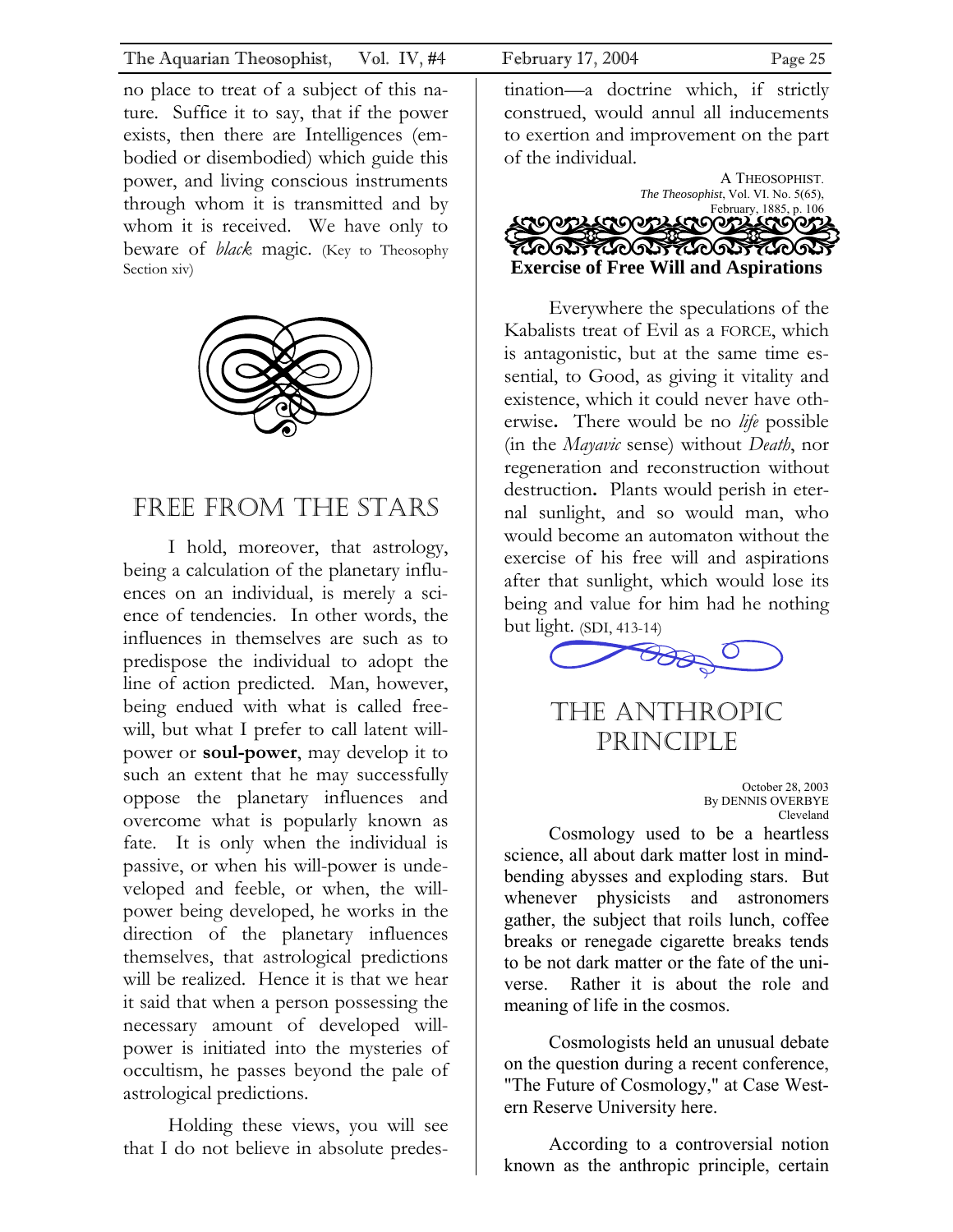otherwise baffling features of the universe can only be understood by including ourselves in the equation. The universe must be suitable for life, otherwise we would not be here to wonder about it.

The features in question are mysterious numbers in the equations of physics and cosmology, denoting, say, the amount of matter in the universe or the number of dimensions, which don't seem predictable by any known theory — yet. They are like the knobs on God's control console, and they seem almost miraculously tuned to allow life.

A slight tweak one way or another from the present settings could cause all stars to collapse into black holes or atoms to evaporate, negating the possibility of biology.

If there were only one universe, theorists would have their hands full trying to explain why it is such a lucky one.

But supporters of the anthropic principle argue that there could be zillions of possible universes, many different possible settings ruled by chance. Their view has been bolstered in recent years by a theory of the Big Bang, known as inflation, which implies that our universe is only one bubble in an endless chain of them, and by string theory - the so-called theory of everything - whose equations seem to have an almost uncountable number of solutions, each representing a different possible universe.

Only a few of these will be conducive to life, the anthropic argument goes, but it is no more surprise to find ourselves in one of them than it is to find ourselves on the moist warm Earth rather than on Pluto.

In short we live where we can live, but those can be fighting words.

Scientists agree that the name "anthropic principle," is pretentious, but that's all they agree on. Some of them regard the

idea as more philosophy than science. Others regard it as a betrayal of the Einsteinian dream of predicting everything about the universe.

Dr. David Gross regards it as a virus. "Once you get the bug you can't get rid of it," he complained at the conference.

Dr. Gross, director of the Kavli Institute for Theoretical Physics in Santa Barbara, Calif., had agreed to lead a panel discussion on the notorious principle. Often found puffing on a cigar, he is not known to be shy about expressing his opinion.

"I was chosen because I hate the anthropic principle," he said.

But playing a central role in defending the need for what he called "anthropic reasoning" was Dr. Steven Weinberg, a Nobel laureate from the University of Texas. Like Dr. Gross, Dr. Weinberg is a particle physicist who is known for being a hard-core reductionist in his approach to science, but he evinces a gloomy streak in his writings and his talks. He is still famous for writing in his 1977 book, "The First Three Minutes," "The more the universe seems comprehensible, the more it also seems pointless."

Dr. Weinberg is among the most prominent of theorists who have reluctantly accepted, at least provisionally, the anthropic principle as a kind of tragic necessity in order to explain the gnarliest knob of all.

Called the cosmological constant, it is a number that measures the amount of cosmic repulsion caused by the energy in empty space. That empty space should be boiling with such energy is predicted by quantum theory, and astronomers in the last few years have discovered that some cosmic repulsion seems to be accelerating the expansion of the universe. But theoretical attempts to calculate this constant, also known as lambda, result in numbers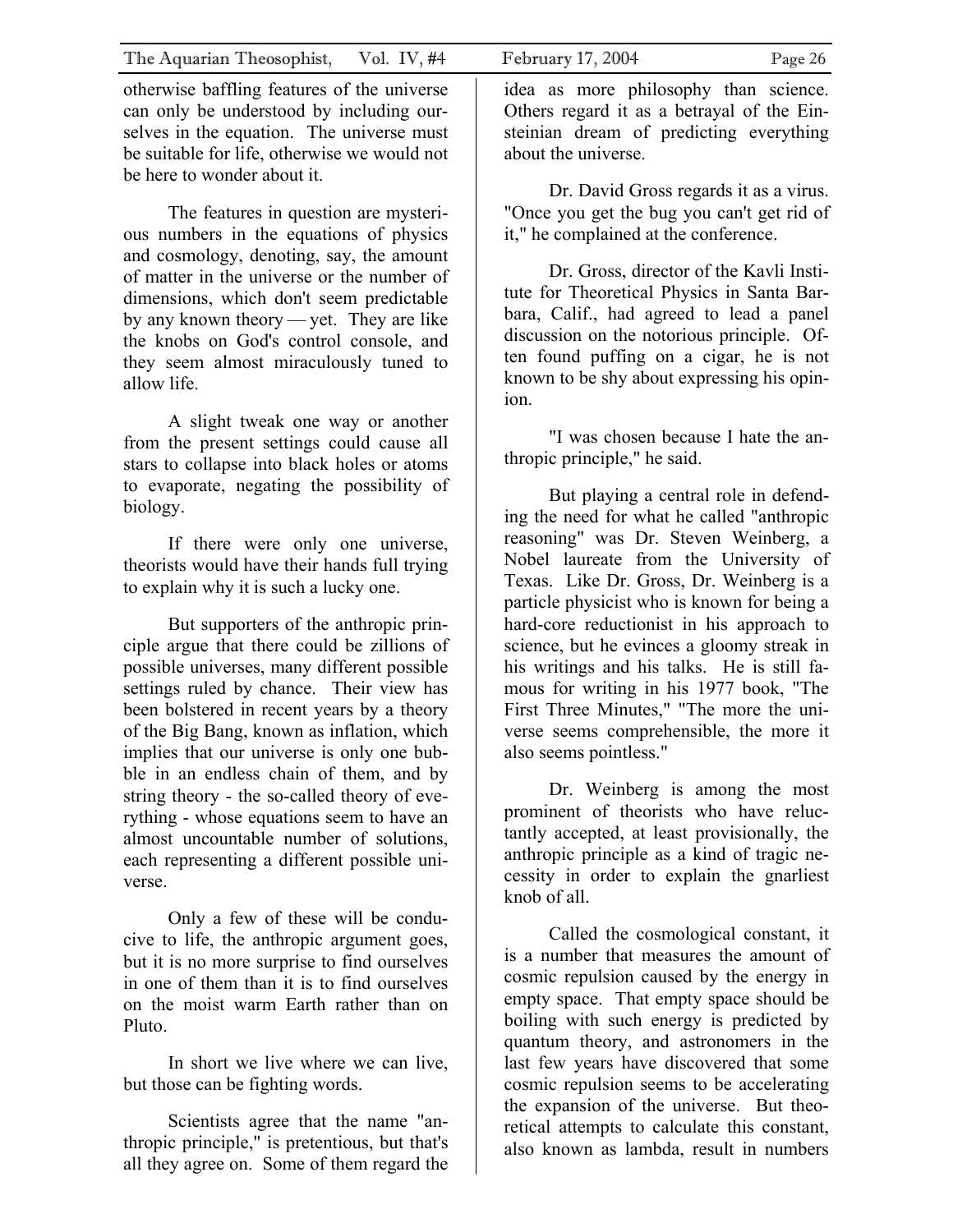1060 times as high as those astronomers have measured.

So despairing are physicists of understanding the cosmological constant that Dr. Weinberg joked earlier at the meeting that he would no longer read papers about it.

Back in 1989, before any cosmological constant had been discovered, Dr. Weinberg used the anthropic principle to set limits on the value of the constant. Suppose instead of being fixed by theory, it was random from universe to universe. In that case the value of the cosmological constant in our universe may just be an "environmental effect," he explained, and we shouldn't expect to be able to predict it exactly any more than you can calculate how much rain will fall in Seattle this Christmas.

In his paper, Dr. Weinberg argued that lambda in our universe could not be too big or the repulsive force would have prevented the formation of galaxies, stars and us. Since we are here, the constant should be small.

The recently discovered "dark energy" causing the cosmic acceleration fits comfortably inside Dr. Weinberg's limits, vindicating in a way the anthropic approach. In his talk, Dr. Weinberg described the anthropic principle as "the sort of historical realization scientists have been forced to make from time to time."

"Our hope was to explain everything," he said. "Part of progress is we learn what we can explain on fundamental grounds and what we cannot."

Other panelists, including Dr. Alex Vilenkin, a physicist from Tufts University, suggested that the anthropic reasoning was a logical attempt to apply probabilities to cosmology, using all the data, including the fact of our own existence. Dr. John Peacock, a cosmologist at the University of Edinburgh, argued that the anthropic prin-

universes with different properties, he explained, implies a mechanism to produce variation, a kind of cosmic genetic code, the way that evolution implies the existence of genes.

"You gain new physics," Dr. Peacock said.

But when his own turn came, Dr. Gross questioned whether the rules of the anthropic game were precise enough. What were the parameters that could vary from universe to universe? How many could vary at once? What was the probability distribution of their values, and what was necessary for "life"?

Anthropic calculations are inherently vague and imprecise, he said. As a result, the principle could not be disproved. But he was only getting warmed up. His real objection, he said, was "totally emotional."

Ascribing the parameters of physics to mere chance or vagaries of cosmic weather is defeatist, discouraging people from undertaking the difficult calculations that would actually explain why things are they way they are. Moreover, it is also dangerous, he declared to ringing applause.

"It smells of religion and intelligent design," he said, referring to a variety of creationism that argues that the universe is too complex to have evolved by chance.

Dr. Lawrence Krauss, the astrophysicist from Case Western who had organized the conference and recruited the panel, characterized the anthropic principle as "a way of killing time" when physicists didn't have a better idea. Dr. Krauss, who has battled creationists over biology instruction in the public schools in Ohio, said he had encountered anthropic arguments as an argument for fine-tuning, the idea that God had fixed the universe just for us.

Dr. Weinberg replied that the anthropic principle was not really a part of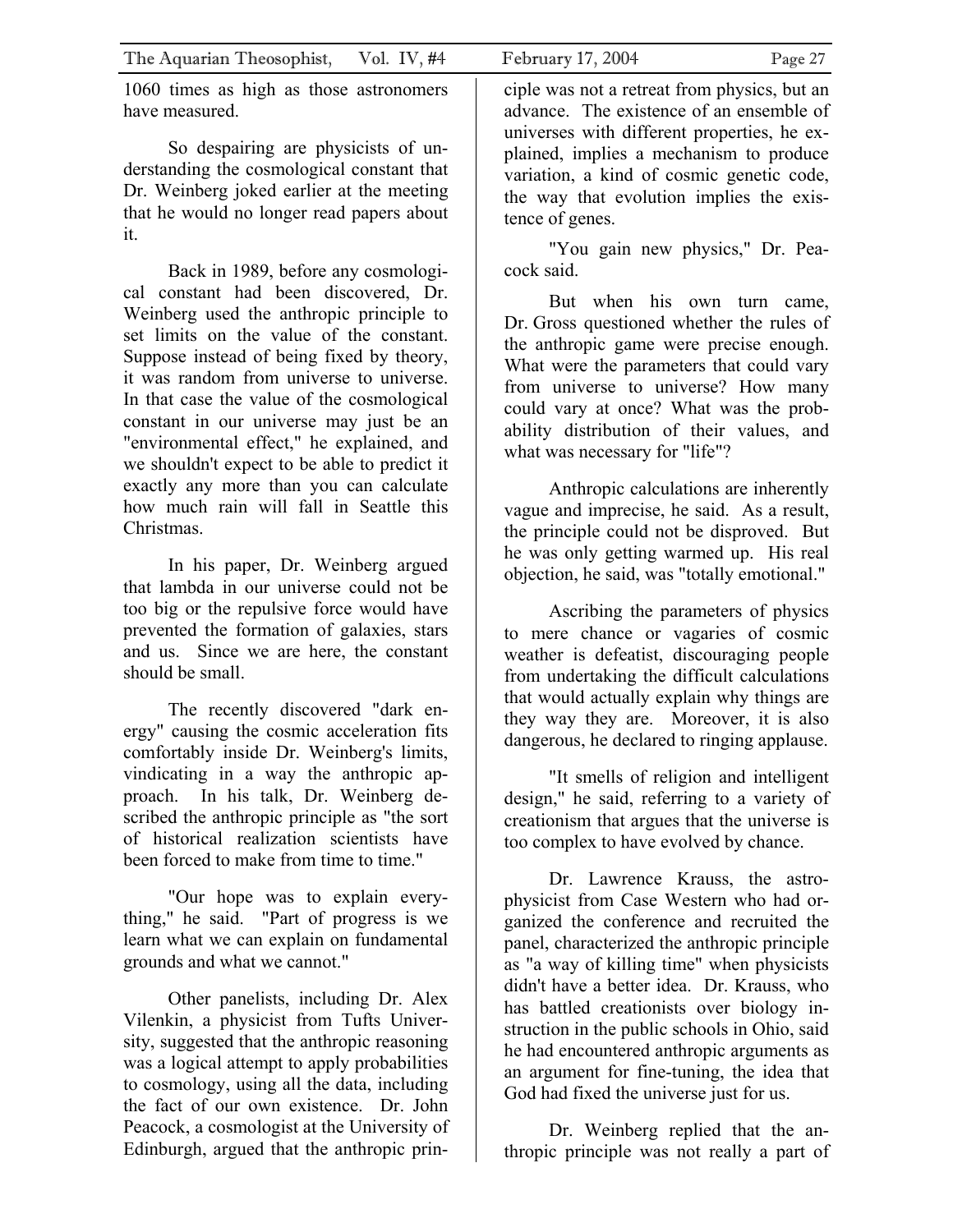science, but rather "a guess about the future shape of science."

"If we didn't have things in our universe that seem peculiar, like the value of the cosmological constant, we wouldn't worry about it," he said.

Dr. Weinberg compared the situation to a person who is dealt a royal flush in a poker tournament. It may be chance, he said, but there is another explanation: "Namely, is the organizer of the tournament our friend?"

"But that leads to the argument about religion," he said to much laughter. In fact, Dr. Weinberg said, the anthropic principle was "a nice non-theistic explanation of why things are as nice as they are."

By then the audience was squirming to get in on the action. Hands were waving as Dr. Gross called the session to an end. "Clearly there is a diversity of opinion," he intoned. "Some people find the small value of cosmological constant so bizarre that only the anthropic principle will pick it out."

Nobody who adheres to the anthropic principle, he said, would hold on if there were "an honest old-fashioned calculation," that explained the cosmological constant.

Given the floor for the last word, Dr. Weinberg agreed that it was too soon to give up hope for such a breakthrough. "I'm prepared to go on hoping that one will be found," he said. "But after the passage of time one begins to entertain other possibilities, and the anthropic explanation is another possibility."

Applying that mode of reasoning, he said, could help make the cosmological constant less peculiar,

"But we don't know if that's the help that we really deserve to get," he concluded.

And it was time for lunch.

Dr. Gross reported later that younger physicists had thanked him for his stand.

Dr. Weinberg said the panel had generated more fuss than the subject deserved.

"Those who favor taking the anthropic principle seriously don't really like it," he said, "and those who argue against it recognize that it may be unavoidable."

[http://www.nytimes.com/2003/10/28/science/space/28COS](http://www.nytimes.com/2003/10/28/science/space/28COSM.html?ex=1068385469&ei=1&en=2aaa08a1c9b33fb9) [M.html?ex=1068385469&ei=1&en=2aaa08a1c9b33fb9](http://www.nytimes.com/2003/10/28/science/space/28COSM.html?ex=1068385469&ei=1&en=2aaa08a1c9b33fb9)  Copyright 2003 The New York Times Company

### **OBSERVATION SELECTION EFFECTS**

How big is the smallest fish in the pond? You catch one hundred fishes, all of which are greater than six inches. Does this evidence support the hypothesis that no fish in the pond is much less than six inches long? Not if your net can't catch smaller fish.

Knowledge about limitations of your data collection process affects what inferences you can draw from the data. In the case of the fish-sizeestimation problem, a *selection effect*—the net's sampling only the big fish—vitiates any attempt to extrapolate from the catch to the population remaining in the water. Had your net instead sampled randomly from all the fish, then finding a hundred fishes all greater than a foot would have been good evidence that few if any of the fish remaining are much smaller.

In 1936, the *Literary Digest* conducted a poll to forecast the result of the upcoming presidential election. They predicted that Alf Landon, the Republican candidate, would win by a large margin. In the actual election, the incumbent Franklin D. Roosevelt won a landslide victory. The *Literary Digest* had harvested the addresses of the people they sent the survey to mainly from telephone books and motor vehicle registries, thereby introducing an important selection effect. The poor of the depression era, a group where support for Roosevelt was especially strong, often did not have a phone or a car. A methodologically more sophisticated forecast would either have used a more representative polling group or at least factored in known and suspected selection effects.